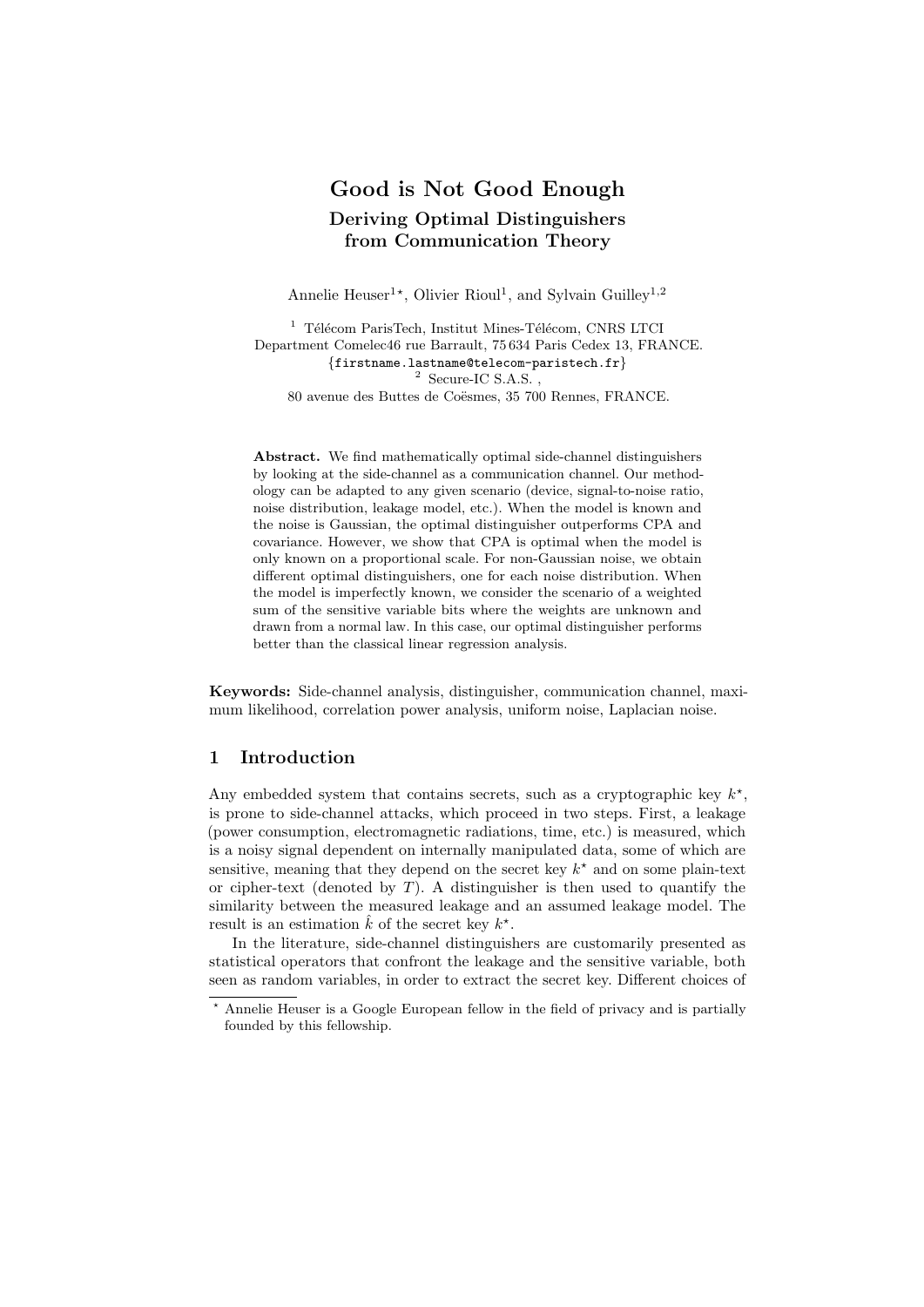distinguishers as statistical tools yield different performances, depending on the scenario (device, signal-to-noise ratio, noise distributions, leakage models, etc.)

There are certainly various ways to appreciate the quality of distinguishers. In this article, we focus on distinguishers that maximize the probability of revealing the correct key. In the field of side-channel analysis , somewhat paradoxically, most of the academic works have eluded the precise mathematical derivation of the best distinguisher given a precise attack scenario. Specifically, the community has introduced popular statistical tools (maximum likelihood (ML), difference of means (DoM), covariance, Pearson correlation coefficient (correlation power analysis (CPA)), Kolmogorov-Smirnov distance, etc.) and addressed two questions: Q1: what distinguishes known distinguishers in terms of distinctive features?, and Q2: given a side-channel context what is the best distinguisher among all known ones?

As for Q1, there have been some publications that attempt to highlight specificities of distinguishers. For instance, Doget et al. [\[4\]](#page-16-0) show that some distinguishers seemingly have different expressions, but are in practice the same one fed with different variants of leakage models. Mangard et al. [\[11\]](#page-17-0) argue that some distinguishers achieve success performance all the more similar as the noise variance increases; they conclude that only "statistical artifacts" can explain the difference of success probability between a class of selected distinguishers (notably maximum likelihood and correlation). Souissi et al. [\[20\]](#page-17-1) note that the closer the noise is to a normal distribution (measured by a gaussianity metric), the better the correlation compared to other distinguishers. Besides, it was noticed by Prouff and Rivain [\[16\]](#page-17-2) that the way a distinguisher is estimated seriously impacts its success rate. This is especially true for information-theoretic side-channel distinguishers, because probability density functions are to be estimated, which is a notoriously difficult problem. In contrast, Whitnall and Oswald [\[24\]](#page-18-0) defined metrics (such as RDM, the relative distinguishing margin) to rank distinguishers according to exact values, independently of the way they are estimated (notably mutual information). However, the RDM has recently been found questionable in some situations [\[17\]](#page-17-3). All in one, it appears difficult to identify salient features that make one distinguisher in particular more appropriate than another.

Regarding question  $Q\mathcal{Z}$ , a usual practice is to estimate the success rate using enough simulations or experiments until an unambiguous ranking of the distinguishers can be carried out. In [\[21\]](#page-17-4), Standaert et al. also consider the quality of the profiling stage when comparing distinguishers. But the fundamental shortcoming of this approach is that the pool of investigated distinguishers is always limited and does not necessarily contain the best possible distinguisher in every scenario.

**Contributions.** In this paper, we answer the ultimate version of  $Q\mathcal{Q}$ , which is also related to  $Q_1$ , namely:  $Q_2$ : given a side-channel scenario what is the best distinguisher among all possible ones? The "best" distinguisher is to be understood in terms of success probability maximization. Our analyses show that such an objective coincides with the one pursued in digital communication theory [\[5,](#page-16-1) [23\]](#page-18-1),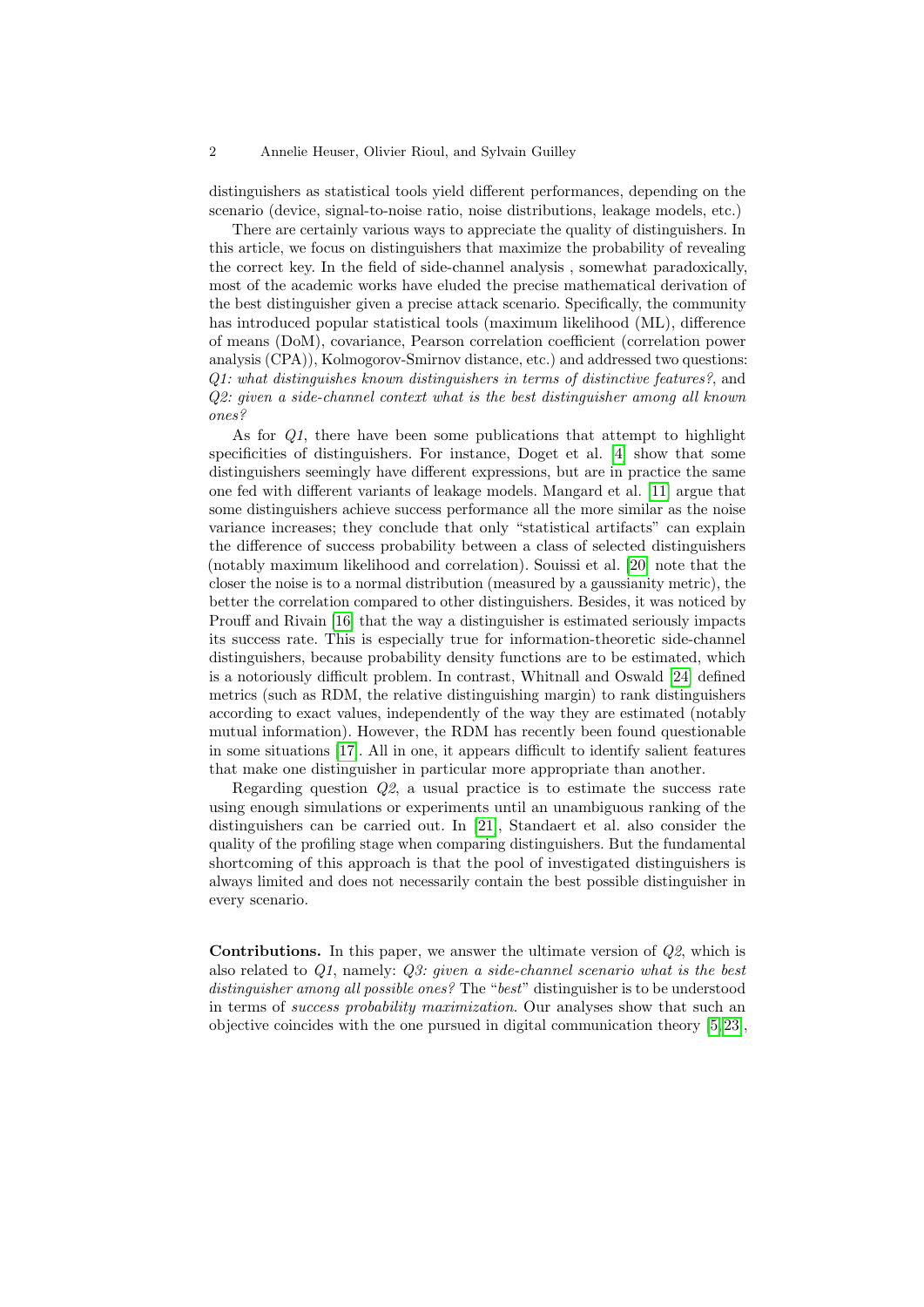where it is rather formulated as the minimization of the *error probability* (i.e., one minus the success probability). Interestingly, in this approach, it is not necessary to investigate how a distinguisher can be estimated as a stochastic tool, since our analysis already gives the optimal way of estimating the secret key from the measured data.

We show that, when the leakage model is perfectly known by the attacker (on a direct scale [\[25\]](#page-18-2)), the optimal distinguisher depends only on the noise distribution, not necessarily Gaussian. Consideration of different noise models (Gaussian, uniform, Laplacian) shows that there is no "universal" distinguisher, only one best distinguisher per noise distribution type. Surprisingly, in the additive Gaussian noise case, we find that neither the DoM, nor the CPA are optimal: we exhibit the optimal distinguisher that slightly outperforms them all. The optimal distinguishers for uniform and Laplacian noise are different from Pearson correlation or covariance, and simulations show that they can be much more efficient. When the leakage model is only known on a proportional scale [\[25\]](#page-18-2) (i.e.,  $ax + b$  where a and b are unknown) and when the noise is Gaussian, we show that the optimal expression leads exactly to Pearson correlation coefficient. This in particular explains optimality of CPA in this context.

When the model drifts away from Hamming weight (or Hamming distance) and is thus (at least partially) unknown to the attacker, we use a stochastic linear leakage model with unknown coefficients drawn from a normal distribution and derive an optimal distinguisher that outperforms the linear regression attack [\[4\]](#page-16-0). Our result has the merit of showing that a rigorous derivation of the optimal attack is possible and that it yields a new expression, which is interpretable in terms of *stochastic* vs. *epistemic* noise<sup>[3](#page-2-0)</sup>.

Outline. The remainder of the paper is organized as follows. We express the problem of side-channel analysis (SCA) as a communication problem in Sect. [2.](#page-2-1) The mathematical derivation of the optimal distinguishers in various scenarios is carried out in Sect. [3](#page-5-0) when the leakage model is known. Section [4](#page-9-0) derives the optimal distinguisher when the leakage model is partially known to the attacker. Then, Sect. [5](#page-11-0) validates the results using simulations. Conclusions and perspectives are in Sect. [6.](#page-16-2)

# <span id="page-2-1"></span>2 Side-channel Analysis as a Communication Problem

### 2.1 Notations

Calligraphic letters (e.g.,  $\mathcal{X}$ ) denote sets, capital letters (e.g.,  $X$ ) denote random variables taking values in these sets, and the corresponding lowercase letters (e.g., x) denote their realizations. We write  $\mathbb P$  for probability distributions, p for densities, and let  $p<sub>X</sub>$  denote the density of X. Symbols in bold are vectors: **X** or **x**;

<span id="page-2-0"></span> $3$  In our paper, we use the term *stochastic* for the independent noise N added to the leakage model, and we resort to the term epistemic to characterize the distribution of the leakage model when it is not deterministically known.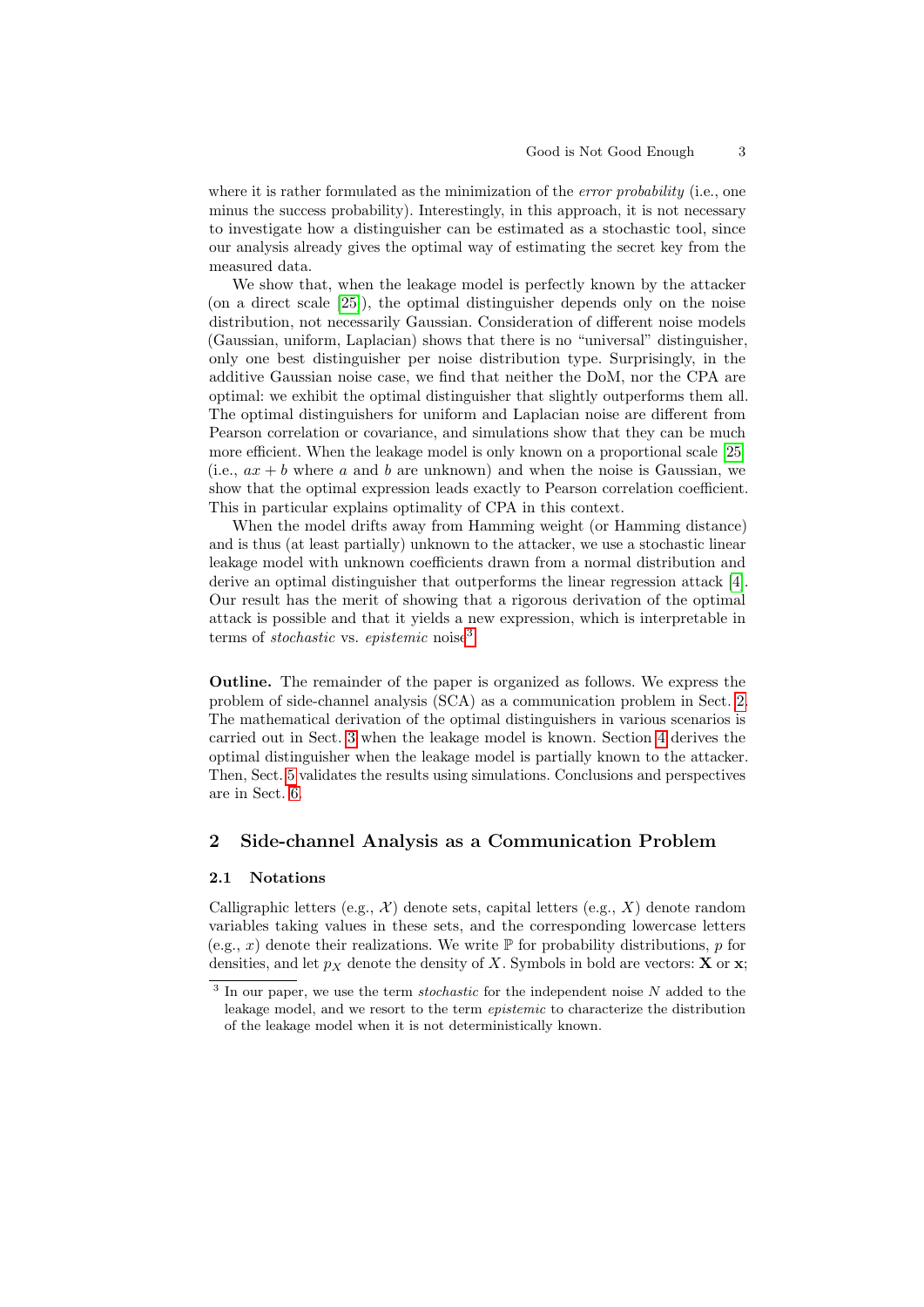implicitly, the length of all vectors is m, which is the number of queries (i.e.,  $X =$  $(X_i)_{1 \leq i \leq m}$ . We denote the average of **x** by  $\overline{\mathbf{x}} = \frac{1}{m} \sum_{i=1}^m x_i$ , and the scalar product between **x** and **y** by  $\langle \mathbf{x} | \mathbf{y} \rangle = \sum_{i=1}^{m} x_i y_i$ . The norms  $1, 2, ..., q, ..., \infty$  are denoted as  $\|\mathbf{x}\|_1 = \sum_{i=1}^m |x_i| (Manhattan norm), \|\mathbf{x}\|_2 = \sqrt{\sum_{i=1}^m x_i^2}$  (Euclidean norm),  $\ldots$ ,  $\|\mathbf{x}\|_q = \left(\sum_{i=1}^m |x_i|^q\right)^{\frac{1}{q}} (q\text{-norm})$  with  $q \in \mathbb{R}, \ldots$ , and  $\|\mathbf{x}\|_{\infty} = \max_{i \in [1,m]} |x_i|$  $(uniform\ norm)$ , respectively. Let k denote any possible key hypothesis from the keyspace  $K$ , let  $k^*$  denote the secret secret cryptographic key, and let T be the input or cipher text in the cryptographic algorithm.

### <span id="page-3-2"></span>2.2 Modeling Through a Communication Channel

In this section, we rewrite the SCA problem as a communication channel problem (Fig. [1\)](#page-3-0). Our setup resembles the one presented by Standaert et al. [\[22\]](#page-18-3), but focuses specifically on key recovery.

<span id="page-3-0"></span>

Fig. 1: Side-channel analysis as a communication channel

The *input message* is the secret key  $k = k^*$  (assumed uniformly distributed over  $\mathbb{F}_2^n$  in a Bayesian approach). The key is most often recovered piece by piece (independently) using a divide-and-conquer strategy, so  $n$  is typically equal to 8 (as in AES, a byte-oriented block cipher). The encoder can be any function  $\varphi(f(k, T))$ . In SCA, the *sensitive variable*  $f(T, k)$  is normally assumed to be known, since it is part of the algorithm's specification. Depending on the scenario, the leakage function  $\varphi : \mathbb{F}_2^n \to \mathbb{R}$  can be known (see Sect. [3\)](#page-5-0) or partly unknown (see Sect. [4\)](#page-9-0). Accordingly,  $\varphi(f(k, T))$  can be known or partly unknown. The *communication channel* is the side-channel, typically with *additive* noise  $N$ . The decoder to be optimized maximizes the value of the distinguisher by taking its maximal argument over the keyspace<sup>[4](#page-3-1)</sup>. The output of the decoder is then the

<span id="page-3-1"></span><sup>&</sup>lt;sup>4</sup> Given a function  $g(k)$ , we use the notation  $\arg \max_k g(k)$  to denote the value of k that maximizes  $g(k)$ .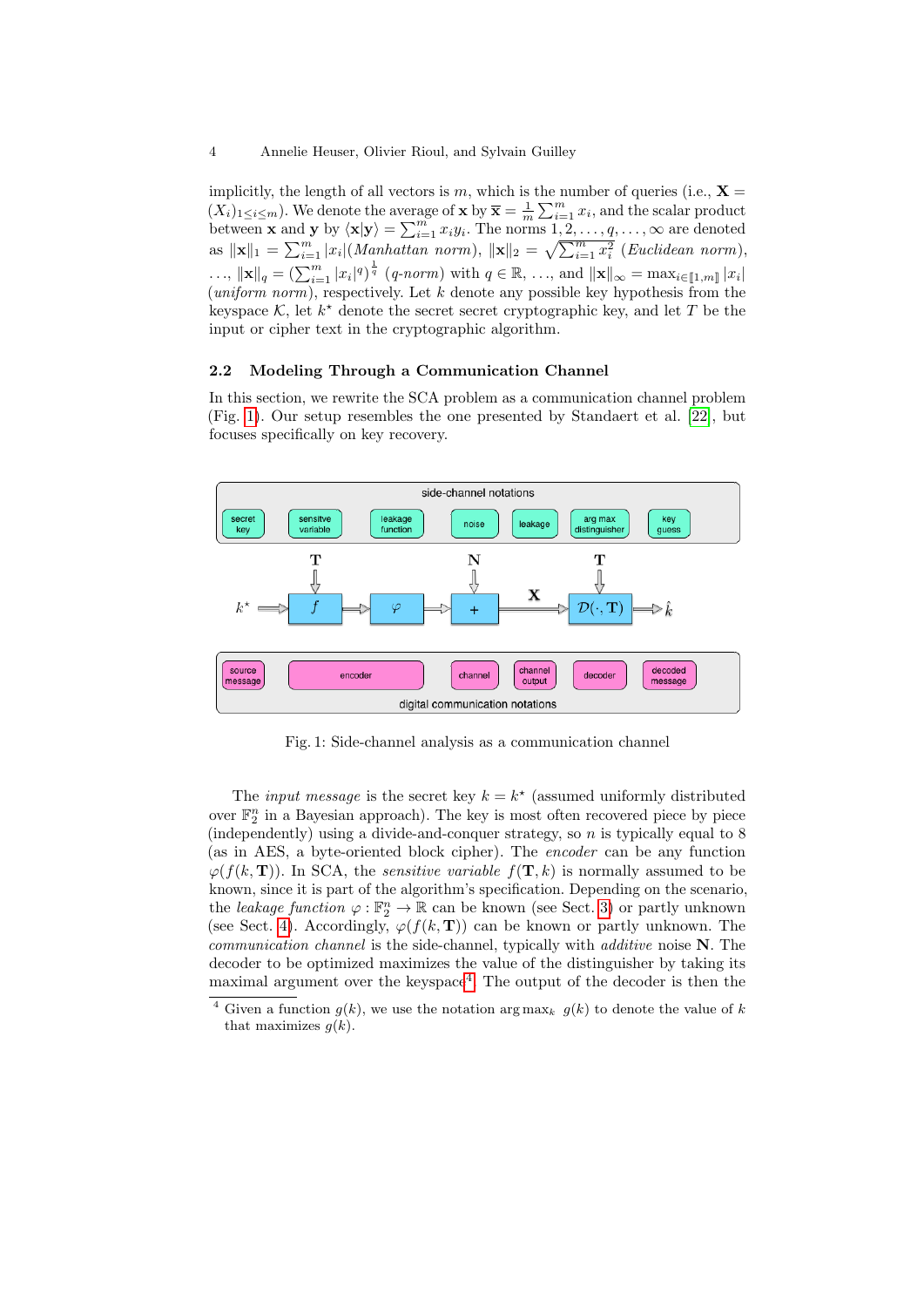decoded message  $\hat{k} = \mathcal{D}(\mathbf{X}, \mathbf{T})$ , where  $\mathcal{D}$  is the optimal distinguishing rule. Notice that we consider the distinguisher as a deterministic mapping, which allows us to rigorously derive optimal expressions. There is an additional *side information*<sup>[5](#page-4-0)</sup> T, which corresponds to the message or the ciphertext, which is assumed to be known both at the encoder and the decoder.

Capturing  $m$  measurements means that the channel is used  $m$  times. Specifically, the output of the encoder is an independent and identically distributed (i.i.d.) sequence ("codeword")  $\varphi(f(k^*, T_1)), \varphi(f(k^*, T_2)), \ldots, \varphi(f(k^*, T_m))$  depending on the i.i.d. sequence of side information  $\mathbf{T} = (T_1, T_2, \dots, T_m)$ . The channel is assumed memoryless so that  $\mathbf{X} = (X_1, X_2, \dots, X_m)$  ("received noisy codeword") again forms an i.i.d. sequence; this implies in particular that the additive noise (if present) is white, and successive noise samples  $N = (N_1, N_2, \ldots, N_m)$  are i.i.d.

The problem is to determine the optimum distinguishing (or decoding) rule  $\mathcal D$ so as to minimize the probability of error

<span id="page-4-1"></span>
$$
\mathbb{P}_e = \mathbb{P}\{\hat{k} \neq k^\star\},\tag{1}
$$

or equivalently to maximize the success probability  $\mathbb{P}_s = 1 - \mathbb{P}_e$ , which is also referred to as the theoretical or exact success rate [\[18\]](#page-17-5)).

<span id="page-4-3"></span>Theorem 1 (Optimal distinguishing rule). The optimal distinguishing rule is given by the maximum a posteriori probability (MAP) rule

$$
\mathcal{D}(\mathbf{x}, \mathbf{t}) = \arg \max_{k} \left( \mathbb{P}\{k\} \cdot p(\mathbf{x}|\mathbf{t}, k) \right). \tag{2}
$$

If the keys are assumed equiprobable, i.e.,  $\mathbb{P}\{k\} = 2^{-n}$ , Eq. [\(2\)](#page-4-1) reduces to the maximum likelihood (ML) rule

<span id="page-4-2"></span>
$$
\mathcal{D}(\mathbf{x}, \mathbf{t}) = \arg \max_{k} p(\mathbf{x}|\mathbf{t}, k).
$$
 (3)

Proof. This is similar to a classical result in communication theory [\[23,](#page-18-1) Chap. 2] or [\[5,](#page-16-1) Chap. 8], except that one should take the side information into account. The optimal distinguishing rule maximizes

$$
\mathbb{P}_s = 1 - \mathbb{P}_e = \mathbb{P}\{\hat{k} = k^{\star}\} = \mathbb{P}\{k^{\star} = \mathcal{D}(\mathbf{X}, \mathbf{T})\}
$$
(4)

$$
= \sum_{\mathbf{t}} \mathbb{P}\{\mathbf{t}\} \int p(\mathbf{x}|\mathbf{t}) \cdot \mathbb{P}\{k^* = \mathcal{D}(\mathbf{x}, \mathbf{t}) | \mathbf{x}, \mathbf{t}\} \, \mathrm{d}\mathbf{x}.\tag{5}
$$

Since  $\mathbb{P}\{\mathbf{t}\}\geq 0$  and  $p(\mathbf{x}|\mathbf{t})\geq 0$ , it suffices to maximize the *a posteriori* probability  $\mathbb{P}\{k|\mathbf{x}, \mathbf{t}\}$  for every value of  $(\mathbf{x}, \mathbf{t})$ . Thus the optimal distinguishing rule is  $\mathcal{D}(\mathbf{x}, \mathbf{t}) =$ arg max<sub>k</sub>  $\mathbb{P}\{k|\mathbf{x},\mathbf{t}\}$ . To evaluate the latter distribution, we apply the Bayes' rule  $\mathbb{P}\{k|\mathbf{x},\mathbf{t}\} = \mathbb{P}\{k\} \cdot p(\mathbf{x}, \mathbf{t}|k)/p(\mathbf{x}, \mathbf{t})$ . This gives the MAP optimal distinguishing rule  $\mathcal{D}(\mathbf{x}, \mathbf{t}) = \arg \max_k \ \mathbb{P}\{k\} \cdot p(\mathbf{x}, \mathbf{t}|k)$ . Furthermore, since **T** is obviously keyindependent, one can simplify  $p(\mathbf{x}, \mathbf{t}|k) = \mathbb{P}\{\mathbf{t}|k\}p(\mathbf{x}|\mathbf{t}, k) = \mathbb{P}\{\mathbf{t}\}p(\mathbf{x}|\mathbf{t}, k)$  so that the MAP and ML rules become as stated.  $\square$ 

<span id="page-4-0"></span><sup>&</sup>lt;sup>5</sup> This term, not to be confused with the side-channel, is used in communication theory to refer to a variable that is shared unaltered between the encoder and the decoder.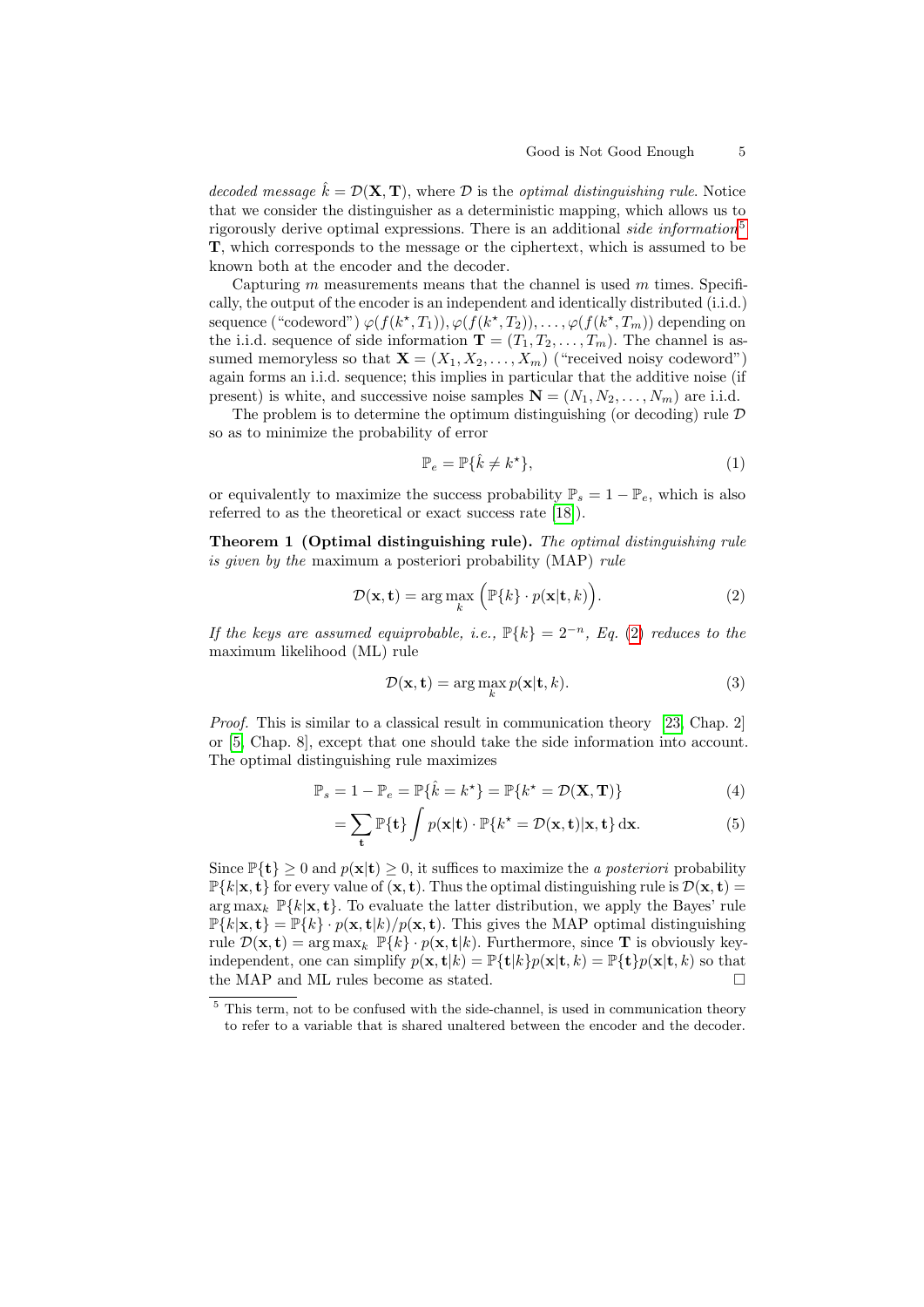Remark 1. Distinguishing rule in Eq. [\(2\)](#page-4-1) is useful if there is some a priori knowledge about the distribution of the secret key  $k^*$  (e.g., weak or semi-weak keys in DES [\[12\]](#page-17-6)).

<span id="page-5-4"></span>Remark 2. Provided  $p(x, t|k)$  is known (for instance through a *profiling* stage), optimal distinguishing rules [\(2\)](#page-4-1) and [\(3\)](#page-4-2) can be readily used as an attack. They are known as template attacks [\[2\]](#page-16-3), which are indeed optimal.

# <span id="page-5-0"></span>3 Optimal Attacks when the Leakage Model is Known

#### 3.1 Derivation

We first consider the scenario of an attacker who knows precisely the leakage model of the device under attack on a "direct scale", in such a way that the leakage prediction  $Y(k)$  coincides exactly with the deterministic part of the leakage. For example, in an AES software implementation, the device might leak in the Hamming weight (HW) model as  $X = HW[\text{Sbox}[T \oplus k^{\star}]] + N$ , where Sbox is the SubBytes transformation and  $Y(k) = HW[Sbox[T \oplus k]]$  for all  $k \in \mathcal{K}$ .

**Proposition 2** (Maximum likelihood). When f and  $\varphi$  are known to the attacker and  $\mathbf{Y}(k) = \varphi(f(k, \mathbf{T}))$ , the optimal decision becomes

$$
\mathcal{D}(\mathbf{x}, \mathbf{t}) = \arg \max_{k} \Big( \mathbb{P}\{k\} \cdot p(\mathbf{x}|\mathbf{y}(k)) \Big). \tag{6}
$$

For equiprobable keys this reduces to

<span id="page-5-2"></span><span id="page-5-1"></span>
$$
\mathcal{D}(\mathbf{x}, \mathbf{t}) = \arg \max_{k} \ p(\mathbf{x}|\mathbf{y}(k)). \tag{7}
$$

*Proof.* Since  $(k, T) \rightarrow Y(k) \rightarrow X$  forms a Markov chain, we have the identity  $p(\mathbf{x}|\mathbf{t}, k) = p(\mathbf{x}|\mathbf{t}, k, \mathbf{y}(k)) = p(\mathbf{x}|\mathbf{y}(k)).$  Apply Theorem [1.](#page-4-3)

<span id="page-5-3"></span>**Corollary 3.** When the leakage arises from  $\mathbf{X} = \mathbf{Y}(k^*) + \mathbf{N}$ ,

$$
p(\mathbf{x}|\mathbf{y}(k)) = p_{\mathbf{N}}(\mathbf{x} - \mathbf{y}(k)) = \prod_{i=1}^{m} p_{N_i}(x_i - y_i(k)).
$$
\n(8)

This expression, which can be substituted in Eq. [\(6\)](#page-5-1) or [\(7\)](#page-5-2), depends only on the noise probability distribution  $p_N$ .

*Proof.* Trivial, since **N** is independent of 
$$
\mathbf{Y}(k)
$$
.

Most publications [\[2,](#page-16-3) [13,](#page-17-7) [18\]](#page-17-5) examine the scenario of Gaussian noise, which we consider next. However, this might not always be valid in practice. Due to other activities on the device, or to some sampling/quantization process for  $X$ , or even due to countermeasures, the distribution of the noise might differ from Gaussian. This is addressed in SubSect. [3.3.](#page-7-0)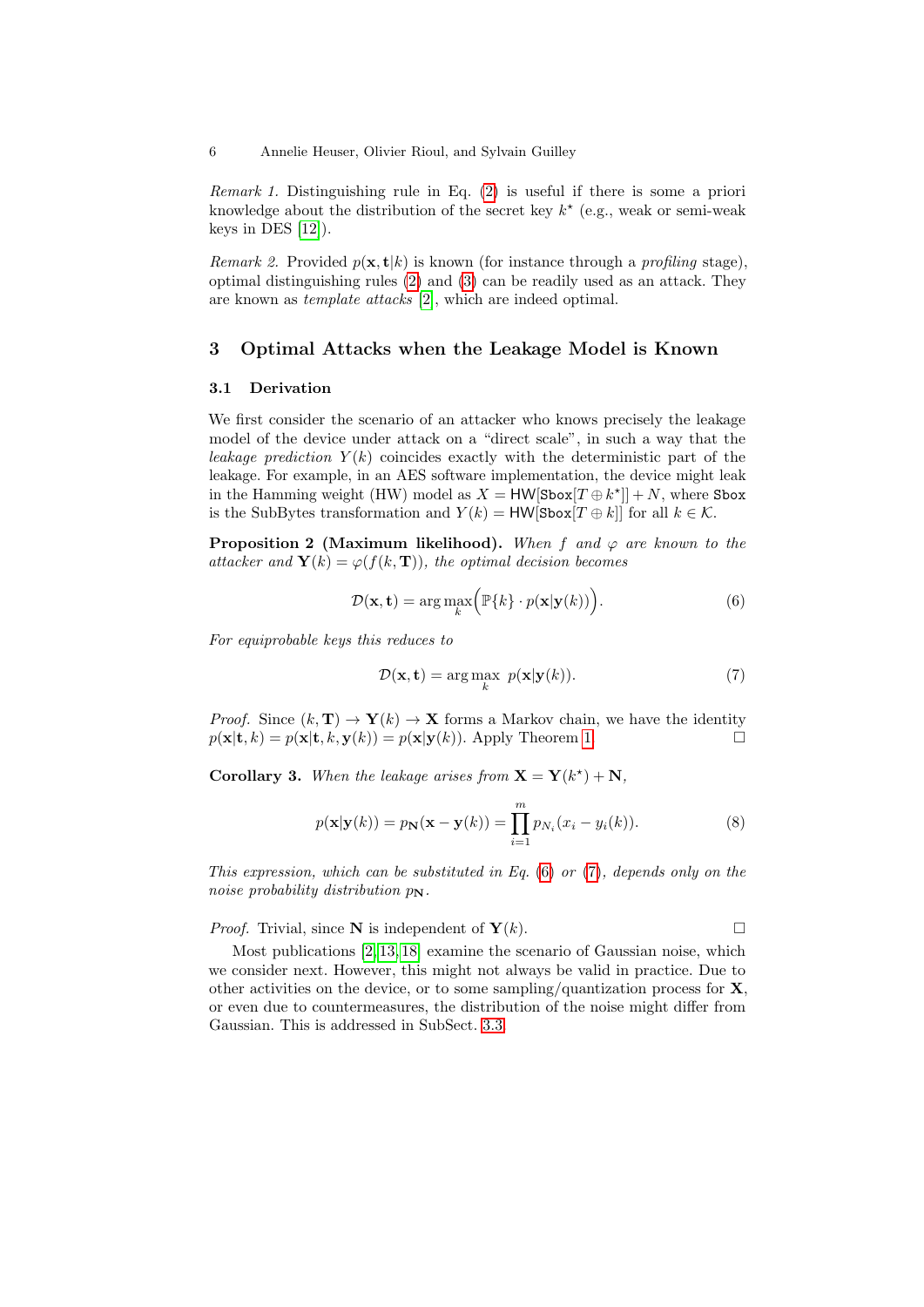#### <span id="page-6-4"></span>3.2 Gaussian Noise Assumption

Theorem 4 (Optimal expression for Gaussian noise). When the noise is zero mean Gaussian,  $N \sim \mathcal{N}(0, \sigma^2)$ , the optimal distinguishing rule is

$$
\mathcal{D}_{opt}^{M,G}(\mathbf{x}, \mathbf{t}) = \arg \max_{k} \ \langle \mathbf{x} | \mathbf{y}(k) \rangle - \frac{1}{2} \| \mathbf{y}(k) \|_{2}^{2}.
$$
 (9)

Proof. Applying Corollary [3,](#page-5-3) a straightforward computation yields

$$
\arg\max_{k} p(\mathbf{x}|\mathbf{y}(k)) = \arg\max_{k} \frac{1}{(\sigma\sqrt{2\pi})^m} e^{-\frac{\|\mathbf{x} - \mathbf{y}(k)\|_2^2}{2\sigma^2}} = \arg\min_{k} \|\mathbf{x} - \mathbf{y}(k)\|_2^2
$$
\n(10)

<span id="page-6-3"></span><span id="page-6-0"></span>
$$
= \arg\min_{k} \|\mathbf{x}\|_{2}^{2} + \|\mathbf{y}(k)\|_{2}^{2} - 2\langle \mathbf{x}|\mathbf{y}(k)\rangle.
$$
 (11)

Since  $\|\mathbf{x}\|_2^2$  is not key dependent, we obtain Eq. [\(9\)](#page-6-0).

Remark 3. Notice that the optimal distinguisher corresponding to the optimal distinguishing rule of Eq. [\(9\)](#page-6-0) is  $\mathbb{E} \{ X \cdot Y(k) - \frac{1}{2} Y(k)^2 \}$ , which does not normally reduce to a covariance or correlation coefficient.

Remark 4. The scalar product  $\langle \mathbf{x} | \mathbf{y}(k) \rangle$  can be negative, but the optimal expression in Eq. [\(9\)](#page-6-0) does not involve absolute values. This would only be necessary if the sign of the model was unknown.

Remark 5. In the mono-bit case (i.e.,  $Y_i(k)$  takes two opposite values), the distinguisher simplifies to  $\arg \max_k \langle \mathbf{x} | \mathbf{y}(k) \rangle$ . However, somewhat surprisingly, this distinguisher is not the same as the usual DoM from the literature  $[3, 8]$  $[3, 8]$ and empirical results show that indeed our optimal distinguishing rule is slightly more efficient. This is detailed in Appendix [A.](#page-18-4)

<span id="page-6-2"></span>Remark [6](#page-6-1). For a very large number of traces  $\frac{1}{2} ||\mathbf{y}(k)||_2^2$  becomes key independent<sup>6</sup>. However, as we will show in Sect. [5](#page-11-0) this factor plays an important role, especially when the signal-to-noise ratio (SNR) is high and thus the number of traces needed to reveal the secret key is low. We insist that the expression in Eq. [\(9\)](#page-6-0) is a deterministic value that can be computed from a series of  $m$  sampled pairs of leakages and corresponding texts. As the second term  $\left(-\frac{1}{2} \|\mathbf{y}(k)\|_2^2\right)$  becomes key independent when  $m \to \infty$ , this expression approximates to  $\langle \mathbf{x} | \mathbf{y}(k) \rangle$  or even  $\langle x|y(k)-\overline{y}(k)\rangle$  (similar assumption as done in Footnote [6\)](#page-6-1), which is an estimator of the covariance. This is why it can be claimed that when the leakage model is known, the noise is Gaussian and  $m \to \infty$  the optimal distinguisher is very close to the covariance (or to the correlation, since the normalization factor of the Pearson correlation coefficient is also key-independent for large  $m$ ).

<span id="page-6-1"></span><sup>&</sup>lt;sup>6</sup> Informally, let us make the hypothesis that T is uniformly distributed in  $\mathbb{F}_2^n$  and that  $Y(k)$  has the following expression  $Y(k) = \varphi(f(T \oplus k))$ ; then, for large m, we have  $\frac{1}{m}\sum_{i=1}^m \varphi(f(t_i\oplus k)) \approx \frac{1}{2^n} \sum_{t\in \mathbb{F}_2^n} \varphi(f(t\oplus k)) = \frac{1}{2^n} \sum_{t'\in \mathbb{F}_2^n} \varphi(f(t'))$  which clearly does not depend on  $k$ . See also the EIS (Equal Images under the Same key) assumption in [\[19\]](#page-17-9).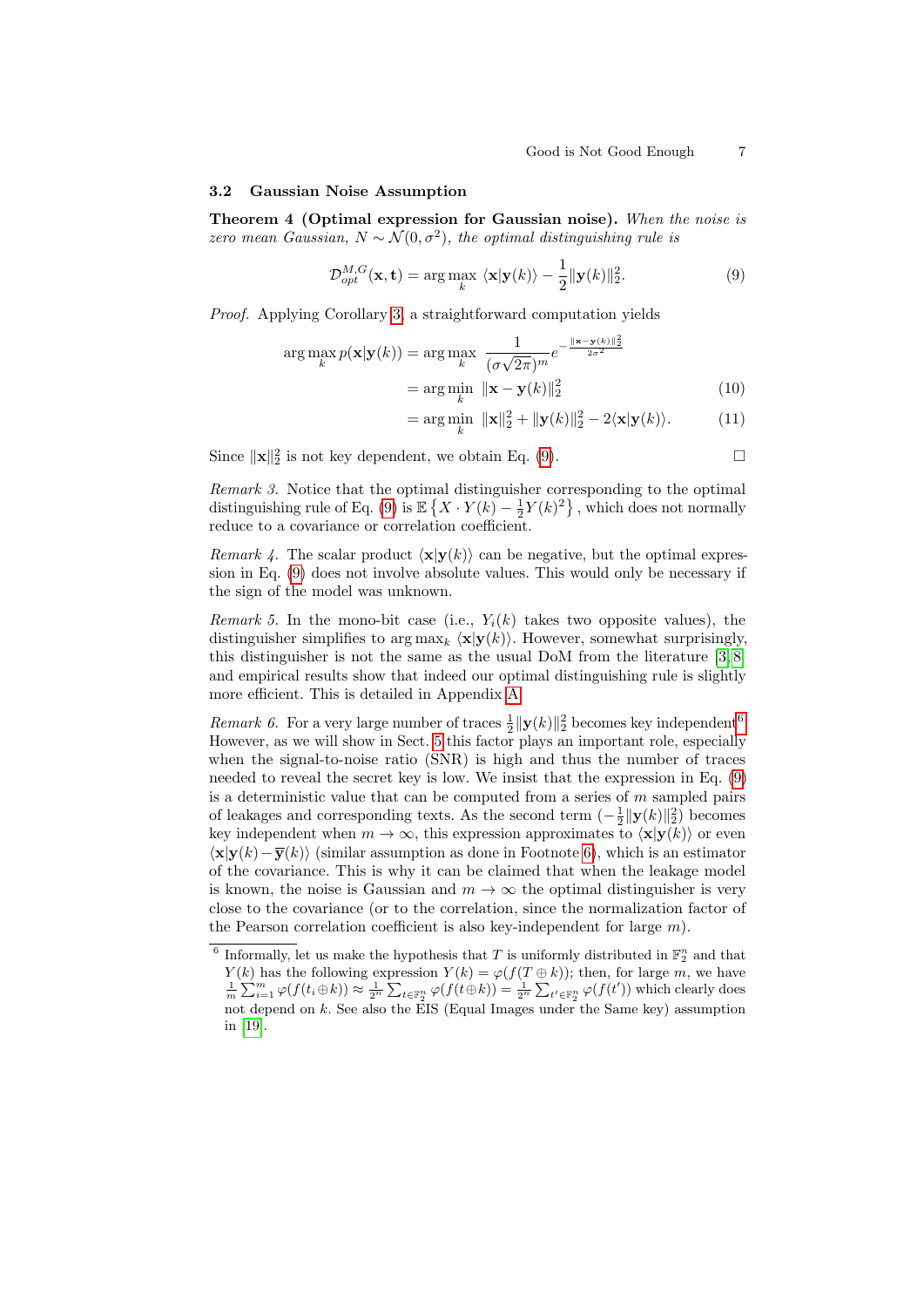Remark 7. As already mentioned in Remark [2,](#page-5-4) the best distinguisher when the model is known boils down to a template attack (ML). When the model is known and the noise is Gaussian, it specializes to an equivalent distinguisher which is all the closer to correlation as the SNR is low (by previous Remark [6\)](#page-6-2). This is an independent proof of the main result of [\[11\]](#page-17-0). More precisely, the CPA is tolerant to any scaling of the leakage function, provided it is positive; otherwise, the attacker must resort to the absolute value of the Pearson correlation coefficient. It is known to be less efficient as depicted in our empirical results in Sect. [5](#page-11-0) since there exists more rivals, and the soundness can even be impacted (e.g., if there exists a key  $k^c \neq k^*$  that satisfies  $f(k^*, t) = -f(k^c, t)$  for all  $t \in \mathbb{F}_2^n$ .

Remark 8. The expression in Eq. [\(9\)](#page-6-0) can be computed only if the leakage model is known, including its scaling factor (denoted direct scale in [\[25\]](#page-18-2)). In contrast, for CPA the relationship between X and  $Y(k)$  is only known up to some affine law (denoted proportional scale in [\[25\]](#page-18-2)) such that  $X = aY(k^*) + b + N$ , where a and b are unknown. These coefficients have to be estimated such as to maximize the attacker's performance, i.e., minimize  $\|\mathbf{x} - a\mathbf{y}(k) - b\|_2$  in Eq. [\(10\)](#page-6-3) so as to maximize the likelihood. The following theorem shows that this is equivalent to CPA.

Theorem 5 (Correlation power analysis). When the leakage arises from  $X = aY(k^*) + b + N$  where N is zero-mean Gaussian,  $\hat{k} = \arg \min_k \min_{a,b} ||\mathbf{x}$  $a\mathbf{y}(k) - b\|^2$ , is equivalent to maximizing the absolute value of the empirical Pearson's coefficient:

$$
\hat{k} = \arg \max_{k} |\hat{\rho}(k)| = |\widehat{\text{Cov}}(\mathbf{x}, \mathbf{y}(k))| / \sqrt{\widehat{\text{Var}}(\mathbf{x}) \widehat{\text{Var}}(\mathbf{y}(k))}
$$
(12)

where the empirical (co)variances are defined by  $\widehat{\text{Cov}}(\mathbf{x}, \mathbf{y}) = \sum_{i=1}^{m} (x_i - \bar{x})(y_i - \bar{y})$ and  $\widehat{\text{Var}}(\mathbf{x}) = \widehat{\text{Cov}}(\mathbf{x}, \mathbf{x}).$ 

*Proof.* The minimization  $\min_{a,b} ||\mathbf{x} - a\mathbf{y}(k) - b||^2$  corresponds to the well-known linear regression analysis (ordinary least squares) [\[6\]](#page-17-10). The optimal values of a and b are  $a^* = \widehat{\text{Cov}}(\mathbf{x}, \mathbf{y}) / \widehat{\text{Var}}(\mathbf{y}), b^* = \bar{x} - a^* \bar{y}$ , and the minimized mean-squared error takes the well-known expression  $\min_{a,b} ||\mathbf{x} - a\mathbf{y} - b||^2 = \widehat{\text{Var}}(\mathbf{x}) \cdot (1 - \hat{\rho}^2)$ therefore minimizing  $\min_{a,b} ||\mathbf{x} - a\mathbf{y} - b||^2$  amounts to maximizing  $|\hat{\rho}|$ .

#### <span id="page-7-0"></span>3.3 Non-Gaussian Noise

The assumption of Gaussian noise may not always hold in practice. We first consider the case of uniform  $\mathcal{U}(0, \sigma^2)$  and Laplacian noise distribution  $\mathcal{L}(0, \sigma^2)$ as depicted in Fig. [2.](#page-8-0)

**Definition 6 (Noise distributions).** Let  $N$  be a zero-mean variable with variance  $\sigma^2$  modeling the noise. Its distribution is: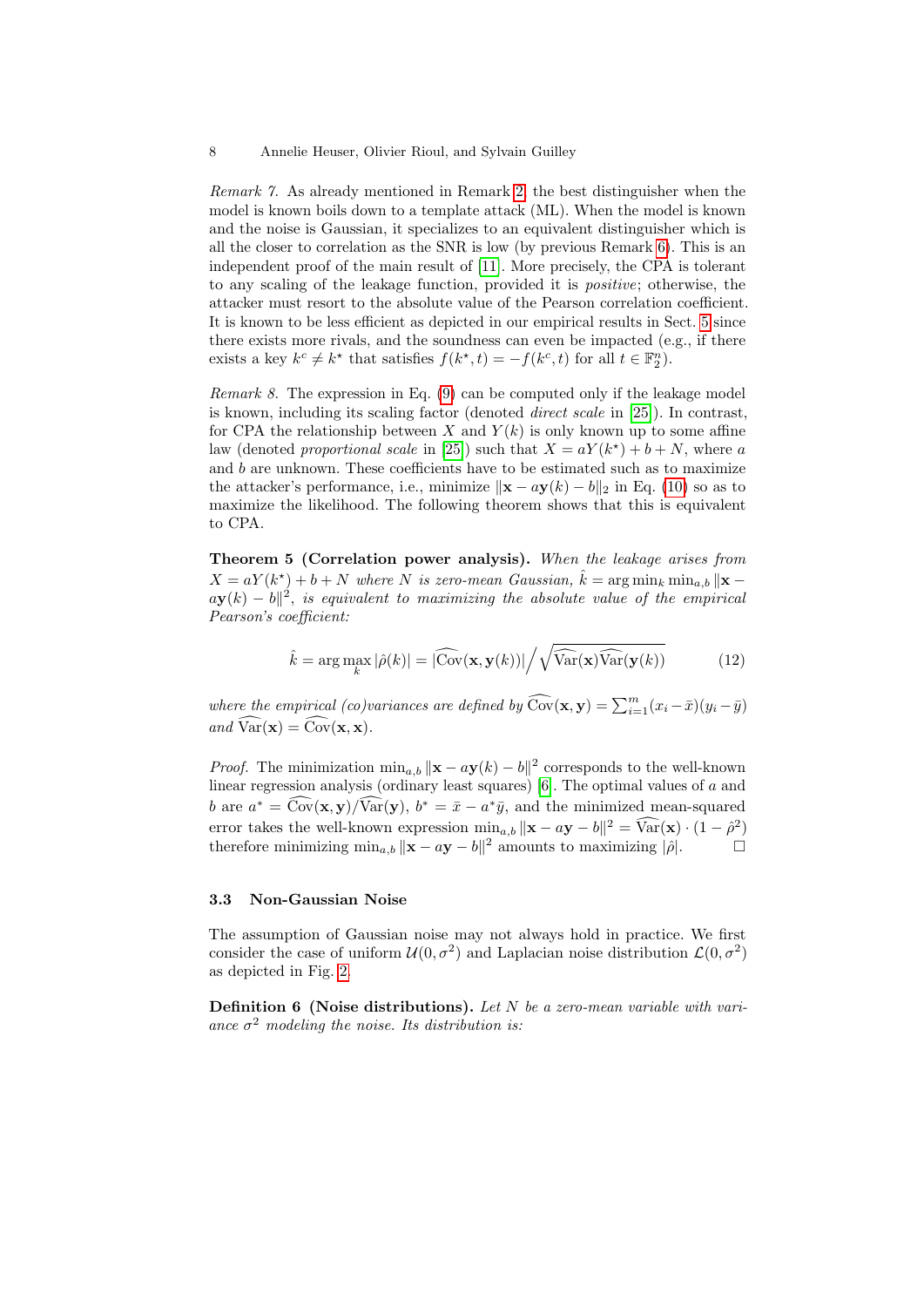<span id="page-8-0"></span>

(a) Uniform distribution (b) Laplacian distribution

Fig. 2: Probability distributions for  $\sigma \in \{1, 3, 6\}$ 

$$
- Uniform, N \sim \mathcal{U}(0, \sigma^2) \text{ if } p_N(n) = \begin{cases} \frac{1}{2\sigma\sqrt{3}} & \text{for } n \in [-\sqrt{3}\sigma, \sqrt{3}\sigma], \\ 0 & \text{otherwise.} \end{cases}
$$

$$
- Laplacian, N \sim \mathcal{L}(0, \sigma^2) \text{ if } p_N(n) = \frac{1}{\sqrt{2}\sigma} e^{-\frac{|n|}{\sigma/\sqrt{2}}}.
$$

For example, uniform noise can arise in side-channel analysis in the case where the only measurement error is the quantization noise. "Oscilloscopes" or most "digital sampling devices" use Analog-to-Digital Converters with only 8 bit resolution. Appendix [B](#page-19-0) shows that Laplacian noise is a good approximation to the noise when combining multiplicatively two (or more) leakage samples.

Theorem 7 (Optimal expression for uniform and Laplacian noises). When f and  $\varphi$  are known such that  $Y(k) = \varphi(f(k,T))$ , and the leakage arises from  $X = Y(k^*) + N$  with  $N \sim \mathcal{U}(0, \sigma^2)$  or  $N \sim \mathcal{L}(0, \sigma^2)$ , then the optimal distinguishing rule becomes

- $-$  Uniform noise distribution:  $\mathcal{D}_{opt}^{M,U}(\mathbf{x}, \mathbf{t}) = \arg \max_k -\|\mathbf{x} \mathbf{y}(k)\|_{\infty}$ ,
- Laplace noise distribution:  $\mathcal{D}_{opt}^{M,L}(\mathbf{x}, \mathbf{t}) = \arg \max_k -\|\mathbf{x} \mathbf{y}(k)\|_1$ .

*Proof.* In case of a uniform noise distribution  $\mathcal{U}(0, \sigma^2)$  we have

$$
p(\mathbf{x}|\mathbf{y}(k)) = p_N(\mathbf{x} - \mathbf{y}(k)) = \begin{cases} 0 \text{ if } \exists i \mid x_i - y_i(k) \notin [-\sqrt{3}\sigma, \sqrt{3}\sigma], \\ (2\sigma\sqrt{3})^{-m} \text{ otherwise.} \end{cases}
$$
(13)

Hence,  $\arg \max_k p_N(\mathbf{x}|\mathbf{y}(k)) = 0$  if and only if  $\|\mathbf{x} - \mathbf{y}(k)\|_{\infty} >$ √  $3\sigma$ , i.e.,  $\mathcal{D}_{opt}^{M,U}(\mathbf{x}, \mathbf{t}) = \arg \min_{k} \ \|\mathbf{x} - \mathbf{y}(k)\|_{\infty} = \arg \max_{k} \ -\|\mathbf{x} - \mathbf{y}(k)\|_{\infty}.$ Assuming a Laplacian noise distribution  $\mathcal{L}(0, \sigma^2)$  we have

$$
\arg\max_{k} p(\mathbf{x}|\mathbf{y}(k)) = \arg\max_{k} \ (\sqrt{2}\sigma)^{-m} \cdot e^{-\frac{\|\mathbf{x} - \mathbf{y}(k)\|_1}{\sigma/\sqrt{2}}},\tag{14}
$$

which reduces to arg max<sub>k</sub>  $-||\mathbf{x} - \mathbf{y}(k)||_1$ .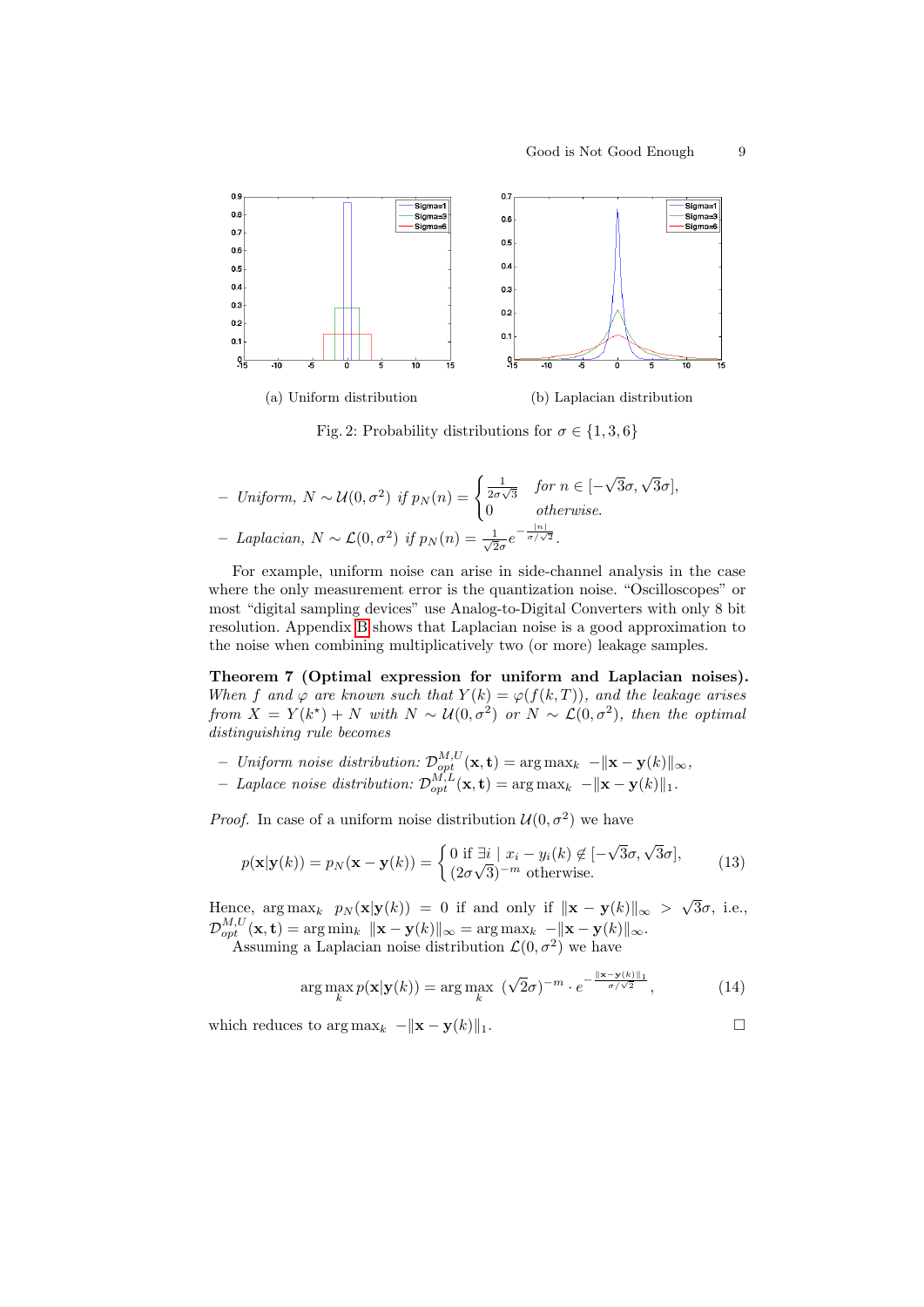We can even be more general. Let  $q \in \mathbb{R}$ . Consider the *generalized Gaussian* noise distributions [\[14\]](#page-17-11) of variance  $\sigma^2$ :

$$
p(\mathbf{x}|\mathbf{y}(k)) = \left(\frac{q}{2\alpha} \Gamma\left(\frac{1}{q}\right)\right)^m e^{-\left(\frac{\|\mathbf{x} - \mathbf{y}(k)\|_q}{\alpha}\right)^q},\tag{15}
$$

where  $\Gamma(\cdot)$  is the *Gamma function* and  $\alpha = \sqrt{\frac{\Gamma(1/q)}{\Gamma(3/q)}} \sigma$ . The optimal distinguish- $\begin{aligned} \log\mathrm{rule\;beam} = \log\mathrm{rule}\ \log\mathrm{max}_k \ -\|\mathbf{x}-\mathbf{y}(k)\|_q^q = \arg\max_k \ -\|\mathbf{x}-\mathbf{y}(k)\|_q. \end{aligned}$ The Gaussian, Laplacian and uniform distributions are particular cases obtained for  $q = 2, 1, \infty$ , respectively.

# <span id="page-9-0"></span>4 Optimal Attacks when the Leakage Model is Partially Unknown

For standard technologies, the leakage model is either predictable or can be profiled accurately, while being portable from one implementation to another. However, in some contexts, profiling is not possible (the key can neither be chosen nor varied), or changes from one device to the other because of the technological dispersion. Accordingly, the model might not be known exactly to the attacker yielding epistemic noise. We now extend our assumptions made in Sect. [3.](#page-5-0) We assume a linear leakage model as in  $[4, 19, 25]$  $[4, 19, 25]$  $[4, 19, 25]$  arising from a weighted sum of the bits of the sensitive variable and additive Gaussian noise N, i.e.,

<span id="page-9-2"></span>
$$
X = \sum_{j=1}^{n} \alpha_j [f(T, k^*)]_j + N,
$$
\n(16)

where  $[\cdot]_j : \mathbb{F}_2^n \to \mathbb{F}_2$  is the projection mapping onto the  $j^{th}$  bit. But now, the attacker has no knowledge about  $\boldsymbol{\alpha} = (\alpha_1, \cdots, \alpha_n)$  (except that  $\boldsymbol{\alpha}$  is distributed according to a given law). This  $\alpha$  is unknown but fixed for the whole experiment (series of  $m$  measurements). This setting is just one (stochastic) way of considering a leakage model that is not entirely known<sup>[7](#page-9-1)</sup>. See e.g. [\[1\]](#page-16-5) for a motivation of this scenario, and [\[4,](#page-16-0) [24\]](#page-18-0) for assuming and evaluating similar scenarios.

Theorem 8 (Optimal expression for unknown weights). Let  $Y_{\alpha}(k) =$  $\sum_{j=1}^n \alpha_j [f(\mathbf{T}, k)]_j$  and  $\mathbf{Y}_j(k) = [f(\mathbf{T}, k)]_j$ , where the weights are independently deviating normally from the Hamming weight model, i.e.,  $\forall j \in [1,8], \alpha_j \sim$  $\mathcal{N}(1, \sigma_{\alpha}^2)$ . Then the optimal distinguishing rule is

$$
\mathcal{D}_{opt}^{\alpha, G}(\mathbf{x}, \mathbf{t}) = \arg \max_{k} \left( \gamma \langle \mathbf{x} | \mathbf{y}(k) \rangle + \mathbf{1} \right)^{t} \cdot \left( \gamma Z(k) + I \right)^{-1} \cdot \left( \gamma \langle \mathbf{x} | \mathbf{y}(k) \rangle + \mathbf{1} \right) - \sigma_{\alpha}^{2} \ln \det(\gamma Z(k) + I), \tag{17}
$$

<span id="page-9-1"></span><sup>7</sup> For example, diversion of bit loads due to routing, fanout gates, etc. are difficult to model; we used randomly weighted bit sums, randomization being due to technological dispersing (like for PUFS, analog characterization is highly device-dependent due to unpredictable manufacturing defects) and with the idea that the design is balanced (e.g., FPGA, full costume ASIC designs) so that  $\alpha_j$ 's have equal means.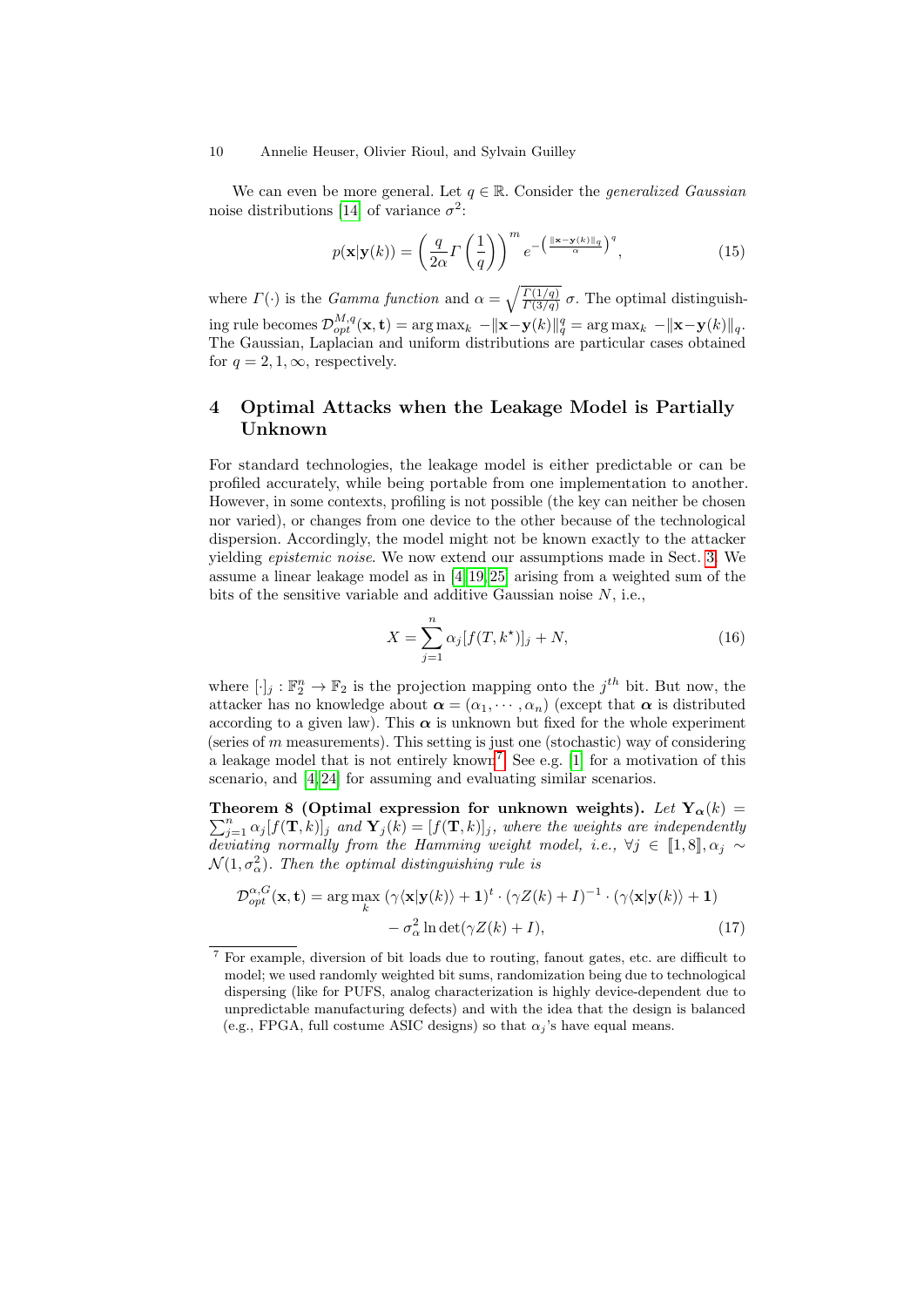where  $\gamma = \frac{\sigma_{\alpha}^2}{\sigma^2}$  is the epistemic to stochastic noise ratio (ESNR),  $\langle \mathbf{x} | \mathbf{y} \rangle$  is the vector with elements  $(\langle \mathbf{x} | \mathbf{y}(k) \rangle)_j = \langle \mathbf{x} | \mathbf{y}_j (k) \rangle$ ,  $Z(k)$  is the  $n \times n$  Gram matrix with entries  $Z_{j,j'}(k) = \langle y_j(k)|y_{j'}(k) \rangle$ , 1 is the all-one vector, and I is the identity matrix.

Proof. Again we start from Eq. [\(7\)](#page-5-2):

$$
\mathcal{D}(\mathbf{x}, \mathbf{t}) = \arg \max_{k} \ p(\mathbf{x} | \mathbf{y}_{\alpha}(k)) = \arg \max_{k} \int_{\mathbb{R}^{n}} p(\mathbf{x} | \mathbf{y}_{\alpha}(k), \alpha) \ p(\alpha) \ d\alpha \qquad (18)
$$

$$
= \arg \max_{k} \int_{\mathbb{R}^{n}} \frac{1}{(\sqrt{2\pi}\sigma)^{m}} e^{-\frac{1}{2\sigma} ||\mathbf{x} - \mathbf{y}_{\alpha}(k)||_{2}^{2}} \frac{1}{(\sqrt{2\pi}\sigma_{\alpha})^{n}} e^{-\frac{1}{2\sigma_{\alpha}} ||\alpha - 1||_{2}^{2}} \ d\alpha
$$

$$
= \arg \max_{k} \int_{\mathbb{R}^{n}} \frac{1}{(\sqrt{2\pi}\sigma)^{m}} \exp\left(-\frac{1}{2\sigma^{2}} ||\mathbf{x} - \sum_{j=1}^{n} \alpha_{j} \mathbf{y}_{j}(k)||^{2}\right) \times
$$

$$
\frac{1}{(\sqrt{2\pi}\sigma_{\alpha})^{n}} \exp\left(-\frac{1}{2\sigma_{\alpha}^{2}} \sum_{j=1}^{n} (\alpha_{j} - 1)^{2}\right) \ d\alpha. \qquad (19)
$$

Now expanding the squares and dropping all multiplicative constants that are independent of  $k$ , the distinguishing rule takes the form

<span id="page-10-0"></span>
$$
\arg\max_{k} \int_{\mathbb{R}^n} \exp(-R(\boldsymbol{\alpha})/2) \, \mathrm{d}\boldsymbol{\alpha},\tag{20}
$$

$$
R(\alpha) = \frac{1}{\sigma^2} \left( \|\sum_{j=1}^n \alpha_j \mathbf{y}_j\|^2 - 2\sum_{j=1}^n \alpha_j \langle \mathbf{x} \mid \mathbf{y}_j \rangle \right) + \frac{1}{\sigma_\alpha^2} \sum_{j=1}^n (\alpha_j^2 - 2\alpha_j)
$$
(21)

$$
= \sum_{j,j'=1}^n \alpha_j \alpha_{j'} (\sigma^{-2} \langle \mathbf{y}_j(k) | \mathbf{y}_{j'}(k) \rangle + \sigma_{\alpha}^{-2} \delta_{j,j'} ) - 2 \sum_{j=1}^n \alpha_j (\sigma^{-2} \langle \mathbf{x} | \mathbf{y}_j(k) \rangle + \sigma_{\alpha}^{-2} ).
$$

Using an  $n \times n$  matrix notation as  $\alpha^t Q \alpha = \sum_{j,j'=1}^n \alpha_j \alpha_{j'} Q_{j,j'}$  and  $\mathbf{a}^t \alpha =$  $\sum_{j=1}^n a_j \alpha_j$ , Eq. [\(21\)](#page-10-0) takes the form  $\alpha^t Q \alpha - 2a^t \alpha$ , where  $Q = \sigma^{-2} Z(k) + \sigma_{\alpha}^{-2} I =$  $\sigma_\alpha^{-2}(\gamma Z(k)+I)$ ,  $\mathbf{a} = \sigma^{-2}\langle \mathbf{x} | \mathbf{y}(k) \rangle + \sigma_\alpha^{-2} \mathbf{1} = \sigma_\alpha^{-2}(\gamma \langle \mathbf{x} | \mathbf{y}(k) \rangle + \mathbf{1})$  and I is the identity matrix, Z is the Gram matrix with entries  $Z_{j,j'}(k) = \langle \mathbf{y}_j(k)|\mathbf{y}_{j'}(k)\rangle$ , 1 is the all-one vector,  $\langle \mathbf{x} | \mathbf{y} \rangle$  is the vector with entries  $(\langle \mathbf{x} | \mathbf{y} \rangle)_j = \langle \mathbf{x} | \mathbf{y}_j \rangle$ . Now,  $\alpha^t Q \alpha - 2 \mathbf{a}^t \alpha = (\alpha - Q^{-1} \mathbf{a})^t Q (\alpha - Q^{-1} \mathbf{a}) - \mathbf{a}^t Q^{-1} \mathbf{a}$ . So,

$$
\arg\max_{k} \int \exp\left(-\frac{1}{2}((\boldsymbol{\alpha} - Q^{-1}\mathbf{a})^{t}Q(\boldsymbol{\alpha} - Q^{-1}\mathbf{a}) - \mathbf{a}^{t} \cdot Q^{-1} \cdot \mathbf{a})\right) d\boldsymbol{\alpha}
$$
 (22)

$$
= \arg\max_{k} (2\pi)^{n/2} |\det Q|^{-1/2} \exp(\frac{1}{2} \mathbf{a}^t Q^{-1} \mathbf{a}) \tag{23}
$$

$$
= \arg\max_{k} \frac{1}{2} \mathbf{a}^{t} Q^{-1} \mathbf{a} - \frac{1}{2} \ln \det Q.
$$
 (24)

Finally, multiplying by  $2\sigma_\alpha^2$  we achieve the optimal distinguishing rule.

Remark 9. For Eq. [\(17\)](#page-9-2) to work the ESNR  $\gamma$  should be somehow known from some experiments (e.g., Pelgrom coefficients [\[15\]](#page-17-12) for  $\sigma_{\alpha}$  and platform noise for  $\sigma$ ).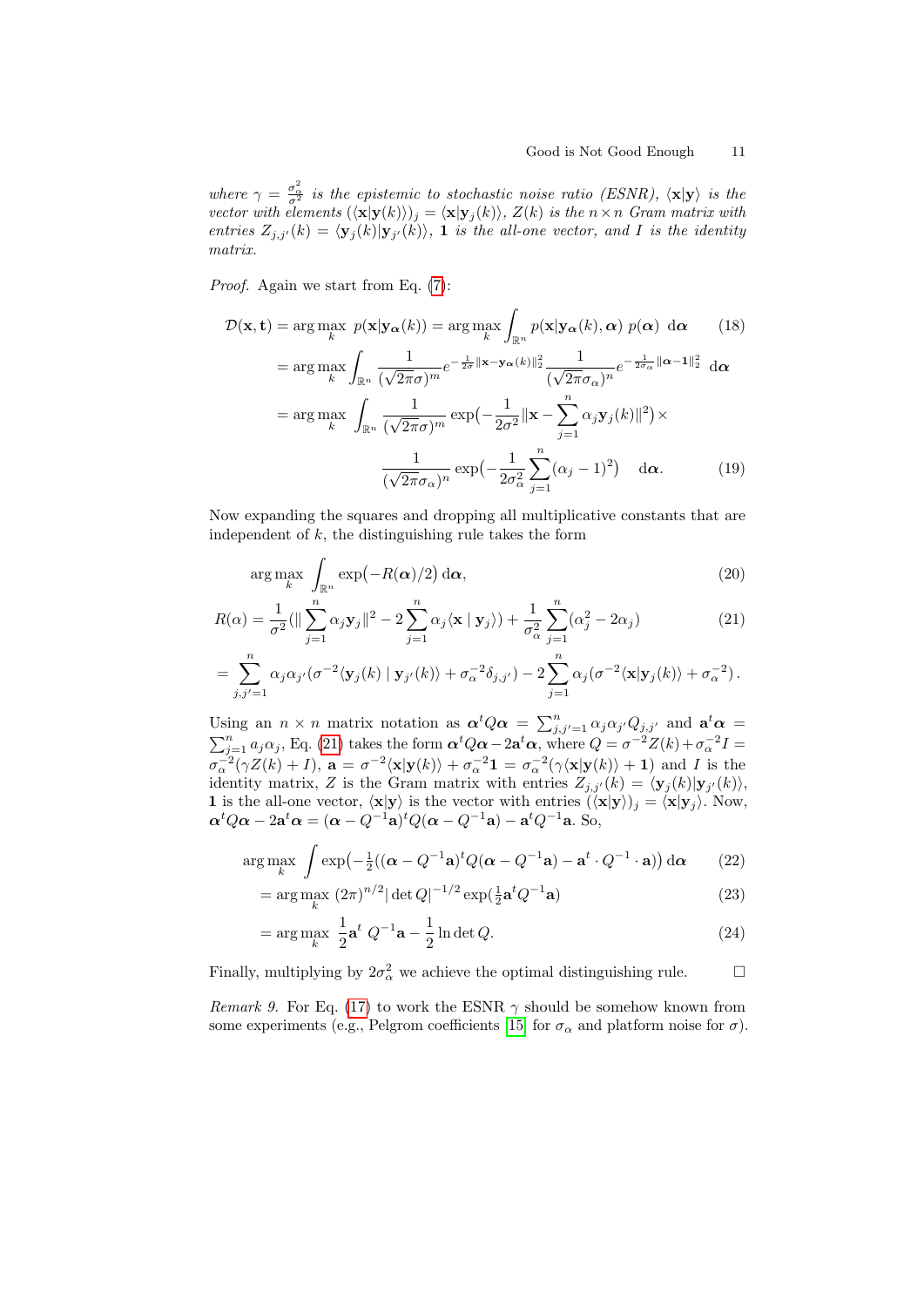<span id="page-11-2"></span>*Remark 10.* If the ESNR  $\gamma$  is small, i.e.,  $\sigma_{\alpha}$  is small w.r.t.  $\sigma$ , expanding about  $\gamma = 0$  and neglecting the term  $\sigma_{\alpha}^2 \gamma$  in the expansion of the logarithm gives (at first order in  $\gamma$ ):

$$
(1 + \gamma \langle \mathbf{x} | \mathbf{y}(k) \rangle)^t (I + \gamma Z(k))^{-1} (1 + \gamma \langle \mathbf{x} | \mathbf{y}(k) \rangle)
$$
 (25)

<span id="page-11-1"></span>
$$
\approx n + 2\gamma \mathbf{1}^t \langle \mathbf{x} | \mathbf{y}(k) \rangle - \gamma \mathbf{1}^t Z(k) \cdot \mathbf{1}^t. \tag{26}
$$

Since  $\mathbf{1}^t \mathbf{y}(k) = \sum_{j=1}^n y_j(k) = \text{HW}[\mathbf{y}]$  and

$$
\mathbf{1}^{t}Z(k)\mathbf{1}^{t} = \sum_{j,j'=1}^{n} \langle y_{j}(k)|y_{j'}(k)\rangle = \langle \sum_{j=1}^{n} y_{j}(k)|\sum_{j'=1}^{n} y_{j'}(k)\rangle = ||HW[\mathbf{y}]||_{2}^{2}, \quad (27)
$$

Eq. [\(26\)](#page-11-1) boils down to maximizing  $\langle \mathbf{x} | H W[\mathbf{y}] \rangle - \frac{1}{2} ||HW[\mathbf{y}]||_2^2$ . As expected, we recover the optimal distinguishing rule when the Hamming weight model is assumed to be known and  $\alpha_i \approx 1$  (see SubSect. [3.2\)](#page-6-4).

Remark 11. If ESNR  $\gamma$  is large ( $\sigma_{\alpha}$  is large w.r.t.  $\sigma$ ), a similar calculation as done in Remark [10](#page-11-2) shows that the optimal distinguishing rule becomes

$$
\gamma \langle \mathbf{x} | \mathbf{y}(k) \rangle^{t} \cdot Z^{-1}(k) \cdot \langle \mathbf{x} | \mathbf{y}(k) \rangle - \sigma_{\alpha}^{2} \ln \det(Z(k)), \qquad (28)
$$

where  $\det(Z(k)) = ||\mathbf{y}_1(k) \wedge \cdots \wedge \mathbf{y}_n(k)||_2^2$  is the Gram determinant, the squared norm of the exterior product of the  $y_i(k)$ 's. This simpler formula can be useful to be directly implemented for small stochastic noise.

Remark 12. Note that, in contrast to the linear regression attack (LRA) [\[4\]](#page-16-0),  $\mathcal{D}^{\alpha,G}$ does not require an estimation of  $\alpha$  explicitly;  $\mathcal{D}^{\alpha,G}$  is already optimal given the *a priori* probability distribution of  $\alpha$ . An empirical comparison is shown in Subsec [5.2.](#page-12-0)

# <span id="page-11-0"></span>5 Experimental Validation

### 5.1 Known Model: Stochastic Noise

As an application we choose  $Y = HW[$ Sbox $[T \oplus k]]$  and  $X = Y(k^*) + N$ , where Sbox:  $\mathbb{F}_2^8 \to \mathbb{F}_2^8$  is the AES Substitution box and T is uniformly distributed over  $\mathbb{F}_2^8$ . We simulated noise from several distributions  $p_N$  and for  $\sigma \in \{1,3,6\}$ resulting in an SNR of  $\frac{Var(Y)}{Var(N)} = \frac{2}{\sigma^2} \in \{2, 0.222, 0.056\}$ . Note that since the SNR is equivalent for all noise distributions, we can compare the performance of the distinguishers across different noise distributions. For reliability, we conducted 500 independent experiments in each setting with uniformly distributed  $k^*$  to compute the empirical success rate (noted  $\tilde{\mathbb{P}}_s$ ). Moreover, as suggested in [\[10\]](#page-17-13), when plotting the empirical success rate, we highlight the standard deviation of the success rate by error bars. In particular, since  $\hat{\mathbb{P}}_s$  follows a binomial distribution, we shaded the confidence interval  $\left[\hat{\mathbb{P}}_s \pm \sqrt{\frac{\hat{\mathbb{P}}_s(1-\hat{\mathbb{P}}_s)}{n_{\exp}}}\right]$ , where  $n_{\exp} = 500$  is the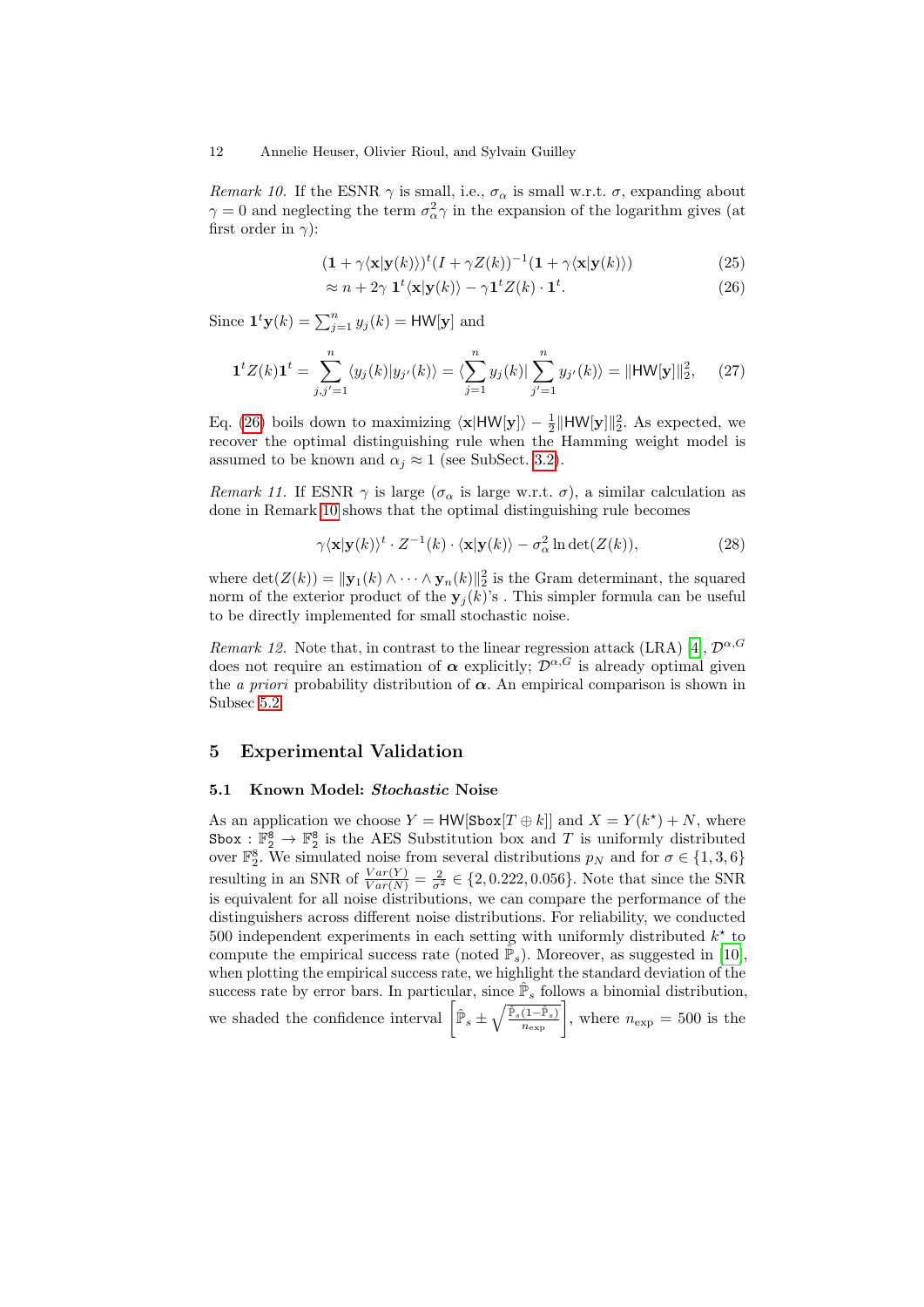number of experiments. If the error bars do not overlap, we can unambiguously conclude that one distinguisher is better than the other [\[10\]](#page-17-13).

In the scenario where the model is known, we implemented the following distinguishers, where the labels for the figures are put within parentheses:

$$
\mathcal{D}_{opt}^{M,G}(\mathbf{x}, \mathbf{t}) = \arg \max_{k} \langle \mathbf{x} | \mathbf{y}(k) \rangle - \frac{1}{2} \| \mathbf{y}(k) \|_{2}^{2}, \qquad \text{(Euclidean norm)} \quad (29)
$$
  

$$
\mathcal{D}_{opt-s}^{M,G}(\mathbf{x}, \mathbf{t}) = \arg \max_{k} \langle \mathbf{x} | \mathbf{y}(k) \rangle, \qquad \text{(Scalar product)} \quad (30)
$$

$$
\mathcal{D}_{opt}^{M,L}(\mathbf{x}, \mathbf{t}) = \arg \max_{k} \ -\|\mathbf{x} - \mathbf{y}(k)\|_{1},
$$
 (Manhattan norm) (31)

$$
\mathcal{D}_{opt}^{M,U}(\mathbf{x}, \mathbf{t}) = \arg \max_{k} \ -\|\mathbf{x} - \mathbf{y}(k)\|_{\infty}, \tag{32}
$$

$$
\mathcal{D}_{Cov}(\mathbf{x}, \mathbf{t}) = \arg \max_{k} \ |\langle \mathbf{x} - \overline{\mathbf{x}} | \mathbf{y}(k) \rangle|, \tag{33}
$$

$$
\mathcal{D}_{CPA}(\mathbf{x}, \mathbf{t}) = \arg \max_{k} \left| \frac{\langle \mathbf{x} - \overline{\mathbf{x}} | \mathbf{y}(k) \rangle}{\|\mathbf{x} - \overline{\mathbf{x}}\|_2 \cdot \|\mathbf{y}(k) - \overline{\mathbf{y}(k)}\|_2} \right|.
$$
 (CPA) (34)

Figures [3a, 3c](#page-13-0) and [3e](#page-13-0) show empirical success rate curves for Gaussian noise. One can see that for all levels of SNR  $\mathcal{D}_{opt}^{M,G}$  outperforms the other distinguishers, including CPA. As expected from Remark [6,](#page-6-2) scalar product, covariance, and correlation have poorer but comparable performance than  $\mathcal{D}_{opt}^{M, G}$  for high noise.

Figures [3b, 3d](#page-13-0) and [3f](#page-13-0) show the empirical success rate curves for Laplacian noise. For low noise,  $\mathcal{D}_{opt}^{M,L}$  is the most efficient and  $\mathcal{D}_{opt}^{M,G}$  is the nearest rival, whereas  $\mathcal{D}_{CPA}$  and  $\mathcal{D}_{Cov}$  are less efficient. As the noise increases the difference becomes more significant. As expected,  $\mathcal{D}_{CPA}$  and  $\mathcal{D}_{Cov}$  become equivalent for high noise, and  $\mathcal{D}_{opt}^{M,U}$  fails to distinguish.

In case of uniform noise (see Fig. [4\)](#page-14-0) all optimal distinguishers behave similarly for  $\sigma = 1$ , whereas CPA, covariance and the scalar product are less efficient. When the noise increases,  $\mathcal{D}_{opt}^{M,U}$  is the most efficient distinguisher. One can see that  $\mathcal{D}_{opt}^{M,U}$  for uniform noise and  $\mathcal{D}_{opt}^{M,L}$  for Laplacian noise require less traces to succeed than  $\mathcal{D}_{opt}^{M,G}$  does for Gaussian noise. More precisely, for  $\sigma = 6$ ,  $\mathcal{D}_{opt}^{M,U}$ <br>requires only 28 traces to reach  $\hat{\mathbb{P}}_s \ge 90\%$ ,  $\mathcal{D}_{opt}^{M,L}$  requires 200 traces, whereas  $\mathcal{D}_{opt}^{M,G}$  in case of Gaussian noise needs 300 measurements. This is in keeping with the known information-theoretic fact that detection (or decoding) in Gaussian noise is harder than in any other type of noise.

#### <span id="page-12-0"></span>5.2 Unknown Model: Epistemic and Stochastic Noise

To account for a partially unknown model, we choose  $Y_i = [\texttt{Sbox}[T \oplus k]]_i$  for  $j=1,\ldots,8$  and  $X=\sum_{j=1}^8 \alpha_j Y_j(k^{\star})+N$ , where  $\alpha_j \sim \mathcal{N}(1,\sigma_{\alpha})$  are unknown and changing for each experiment. Note that in this scenario  $\mathbf{Y}(k)$  is a *column* and not a value as in the previous subsection. Figure [5](#page-14-1) shows typical values for  $\sigma_{\alpha} \in \{2, 4\}$ , showing that the assumption about  $\alpha$  is realistic (see e.g., [\[7\]](#page-17-14)). We compare our new optimal distinguisher with the linear regression analysis (LRA) [\[4\]](#page-16-0), which is a non-profiling variant of the stochastic approach [\[19\]](#page-17-9) and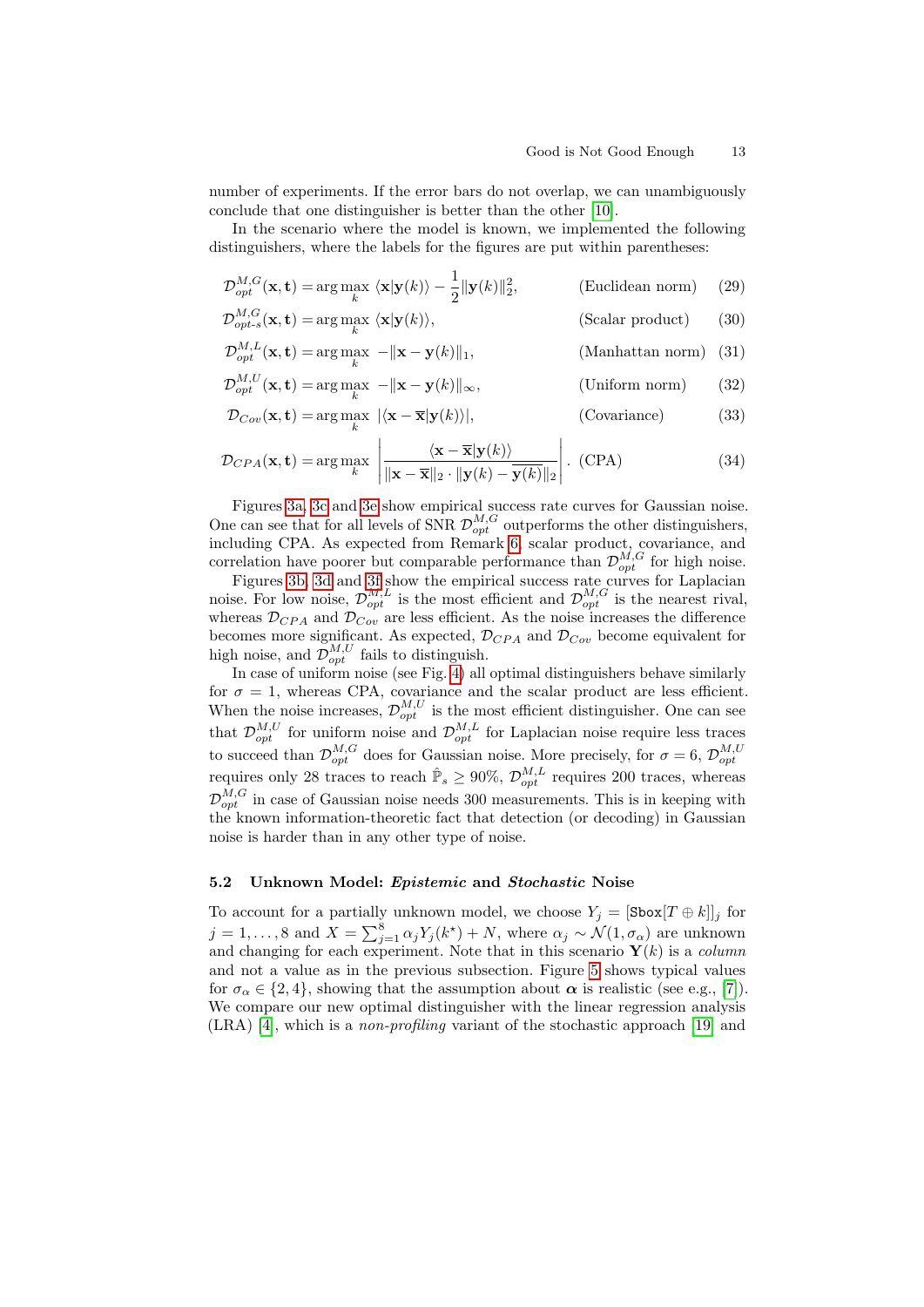<span id="page-13-0"></span>

Fig. 3: Success rate for various  $\sigma$ , with a known model

the most efficient attack so far in the case where the model drifts away from the Hamming weight model [\[4,](#page-16-0) [9\]](#page-17-15). LRA is defined as

<span id="page-13-1"></span>
$$
\mathcal{D}_{LRA}(\mathbf{x}, \mathbf{t}) = \arg \max_{k} \frac{\|\mathbf{x} - \mathbf{y}'(k) \cdot \mathcal{B}(k)\|_{2}^{2}}{\|\mathbf{x} - \overline{\mathbf{x}}\|_{2}^{2}},
$$
\n(35)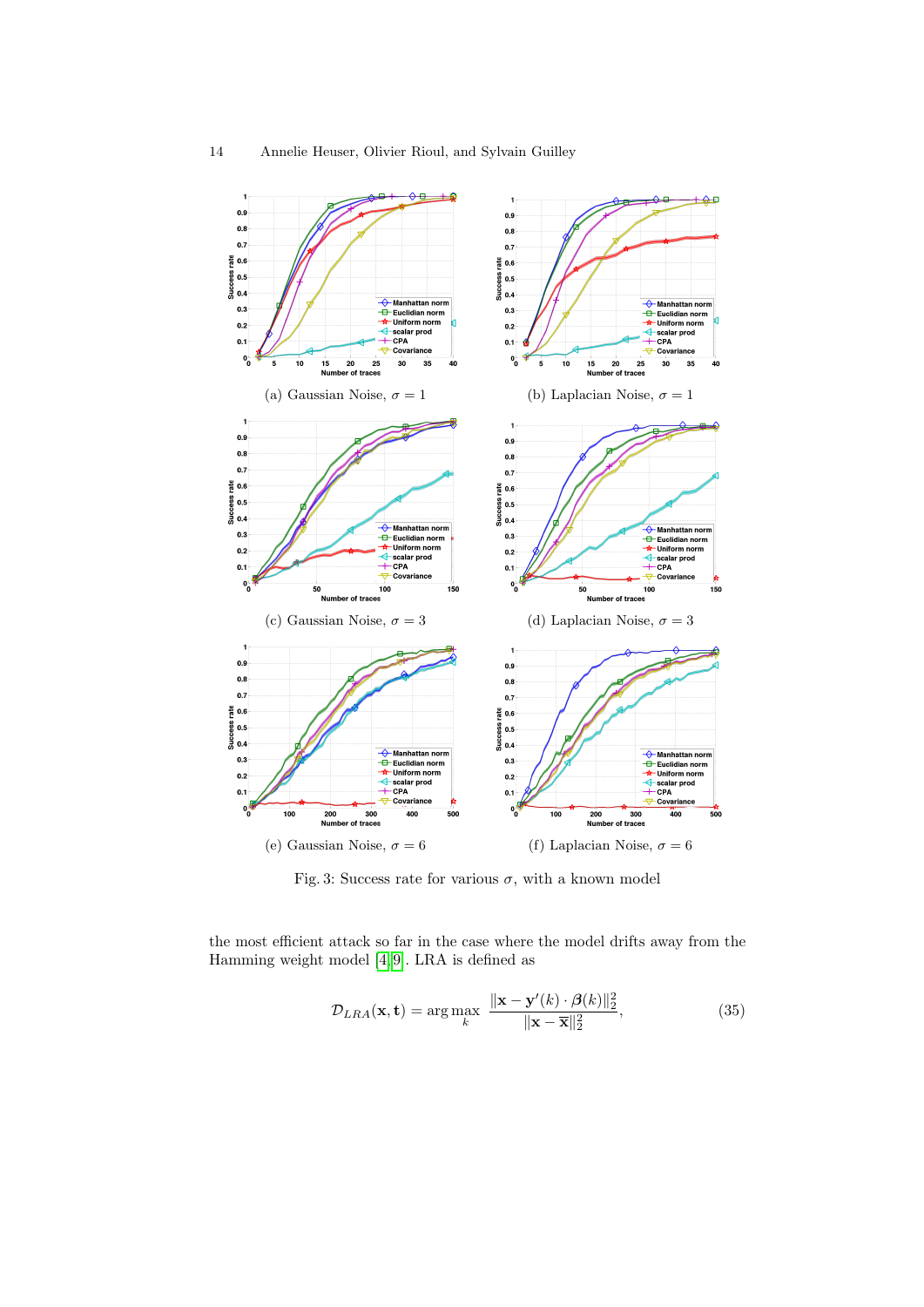<span id="page-14-0"></span>

<span id="page-14-1"></span>Fig. 4: Success rate for a uniform noise distribution, with a known model



Fig. 5: Exemplary values of  $\alpha$  for  $\sigma_{\alpha} = 2$  (blue) and  $\sigma_{\alpha} = 4$  (red dashed)

where  $\mathbf{y}'(k) = (1, \mathbf{y}_1(k), \mathbf{y}_2(k), \ldots, \mathbf{y}_8(k))$  is an  $m \times 9$  matrix and  $\boldsymbol{\beta}(k) =$  $(\beta_1(k), \ldots, \beta_9(k))$  are the regression coefficients  $\boldsymbol{\beta}(k) = (\mathbf{y}'(k)^t \cdot \mathbf{y}'(k))^{-1} \mathbf{y}'(k)^t \mathbf{x}$ . Criterion  $(35)$  is also known as the *coefficient of determination* [\[6\]](#page-17-10). We compared the optimal distinguisher to LRA and CPA, for which we used  $Y =$  $HW[5\text{box}[T \oplus k]]$ . Apart from this we used the same experimental setup as above.

Figure [6](#page-15-0) displays the success rate for  $\sigma \in \{1,3,6\}$  and  $\sigma_{\alpha} \in \{2,4\}$ . As expected CPA is performing worse than both other attacks. Remarkably, in all scenarios  $\mathcal{D}_{opt}^{\alpha,G}$  (labeled Optimal dist alpha) is more efficient than LRA. This is perhaps not surprising as regression analysis involves mean squared minimization rather than direct success probability maximization as  $\mathcal{D}_{opt}^{\alpha, G}$  does. As already observed in [\[4\]](#page-16-0), LRA needs a large enough number of traces for estimation, that is why  $\hat{\mathbb{P}}_s$  stays low until around 10 traces (Fig. [6a](#page-15-0) and [6b\)](#page-15-0). One can observe that both distinguishers perform better for  $\sigma_{\alpha} = 4$  (Figures [6b, 6d](#page-15-0) and [6f\)](#page-15-0) than for  $\sigma_{\alpha} = 2$  (Figures [6a, 6c](#page-15-0) and [6e\)](#page-15-0). This can be explained by the improved distinguishability through the *distinct influence of each bit*. On the contrary,  $\mathcal{D}_{CPA}$  becomes worse when  $\sigma_{\alpha}$  increases, because the model drifts father away from the Hamming weight model.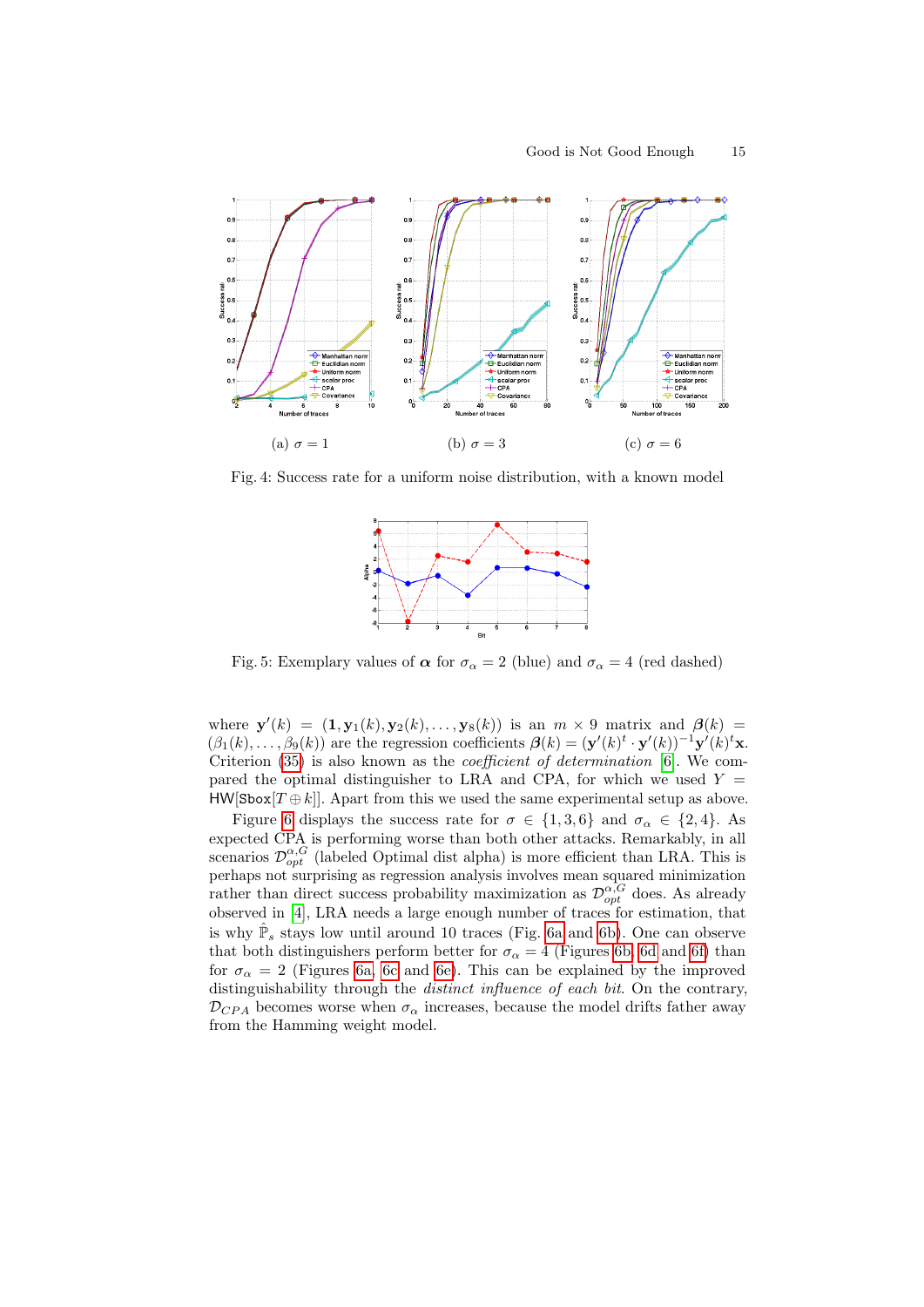<span id="page-15-0"></span>

Fig. 6: Success rate for various ESNRs, unknown model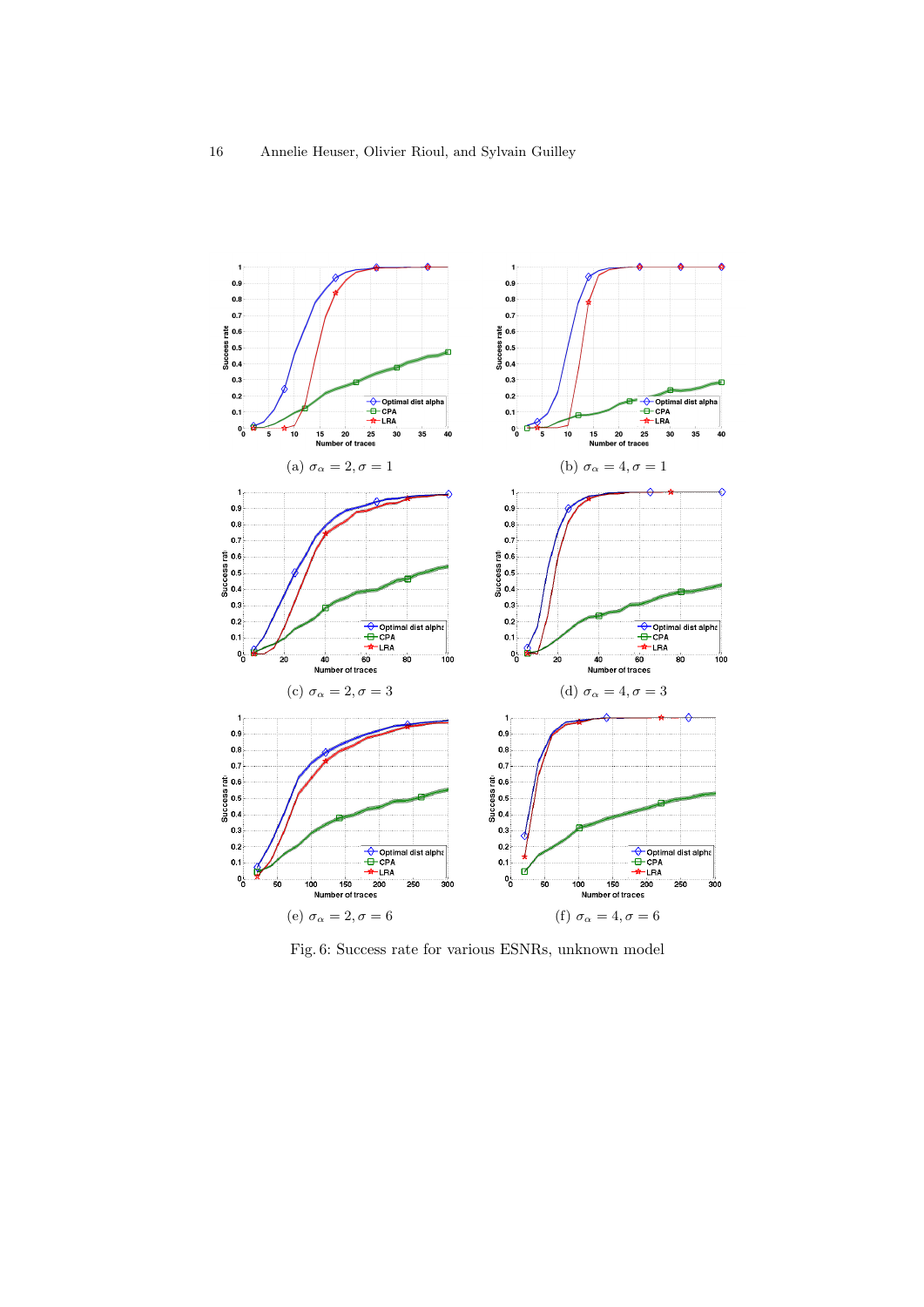### <span id="page-16-2"></span>6 Conclusion

We examined the key extraction problem in a side-channel context as a digital communication problem. Following the reasoning used in digital communication theory, we derived the optimal distinguisher (called optimal decoder in digital communication theory). It is a formula that takes as input a multiplicity of pairs of side-channel leakage measurements and corresponding text chunks, and that returns the key guess that maximizes the success probability. The methodical derivation of distinguishers yields an estimator that can be directly computed from the measured data.

In the case where no information is known about the channel (Sect. [2.2\)](#page-3-2), we recovered the template attack. When the leakage function is known (Sect. [3\)](#page-5-0), the approach yields a different distinguisher for each noise distribution. For the classical case of additive Gaussian noise, the optimal distinguisher cannot be interpreted as a covariance nor as a correlation, albeit very close for low SNR. In addition, when the leakage model is known only on a proportional scale we recover CPA exactly. When the noise is non-Gaussian, the optimal distinguishers are very different from CPA or correlation and each optimal distinguisher is the most efficient in its scenario. When the leakage model is partially unknown (Sect. [4\)](#page-9-0) and modeled as an unevenly weighted sum of bits with unknown weights, our method outperforms the non-profiled version of the stochastic approach (LRA).

This study suggests that a mathematical study of distinguishers should prevail in the field of side-channel analysis. As a perspective, our optimal distinguishers may be tested on real measurements. This should include a preliminary step to determine the underlying scenario as precisely and efficiently as possible in terms of the number of traces. Especially, the determination of the noise distribution is a notoriously difficult problem. Moreover, the extension of our work to higherorder attacks (when the noise distribution might differ from Gaussian) seems promising.

### References

- <span id="page-16-5"></span>1. Mehdi-Laurent Akkar, Régis Bevan, Paul Dischamp, and Didier Moyart. Power analysis, what is now possible... In ASIACRYPT, volume 1976 of Lecture Notes in Computer Science, pages 489–502. Springer, 2000.
- <span id="page-16-3"></span>2. Suresh Chari, Josyula R. Rao, and Pankaj Rohatgi. Template Attacks. In CHES, volume 2523 of LNCS, pages 13–28. Springer, August 2002. San Francisco Bay (Redwood City), USA.
- <span id="page-16-4"></span>3. Jean-Sébastien Coron, Paul C. Kocher, and David Naccache. Statistics and Secret Leakage. In Financial Cryptography, volume 1962 of Lecture Notes in Computer Science, pages 157–173. Springer, February 20-24 2000. Anguilla, British West Indies.
- <span id="page-16-0"></span>4. Julien Doget, Emmanuel Prouff, Matthieu Rivain, and François-Xavier Standaert. Univariate side channel attacks and leakage modeling. J. Cryptographic Engineering, 1(2):123–144, 2011.
- <span id="page-16-1"></span>5. Robert G. Gallager. Information theory and reliable communication. Wiley, 1968.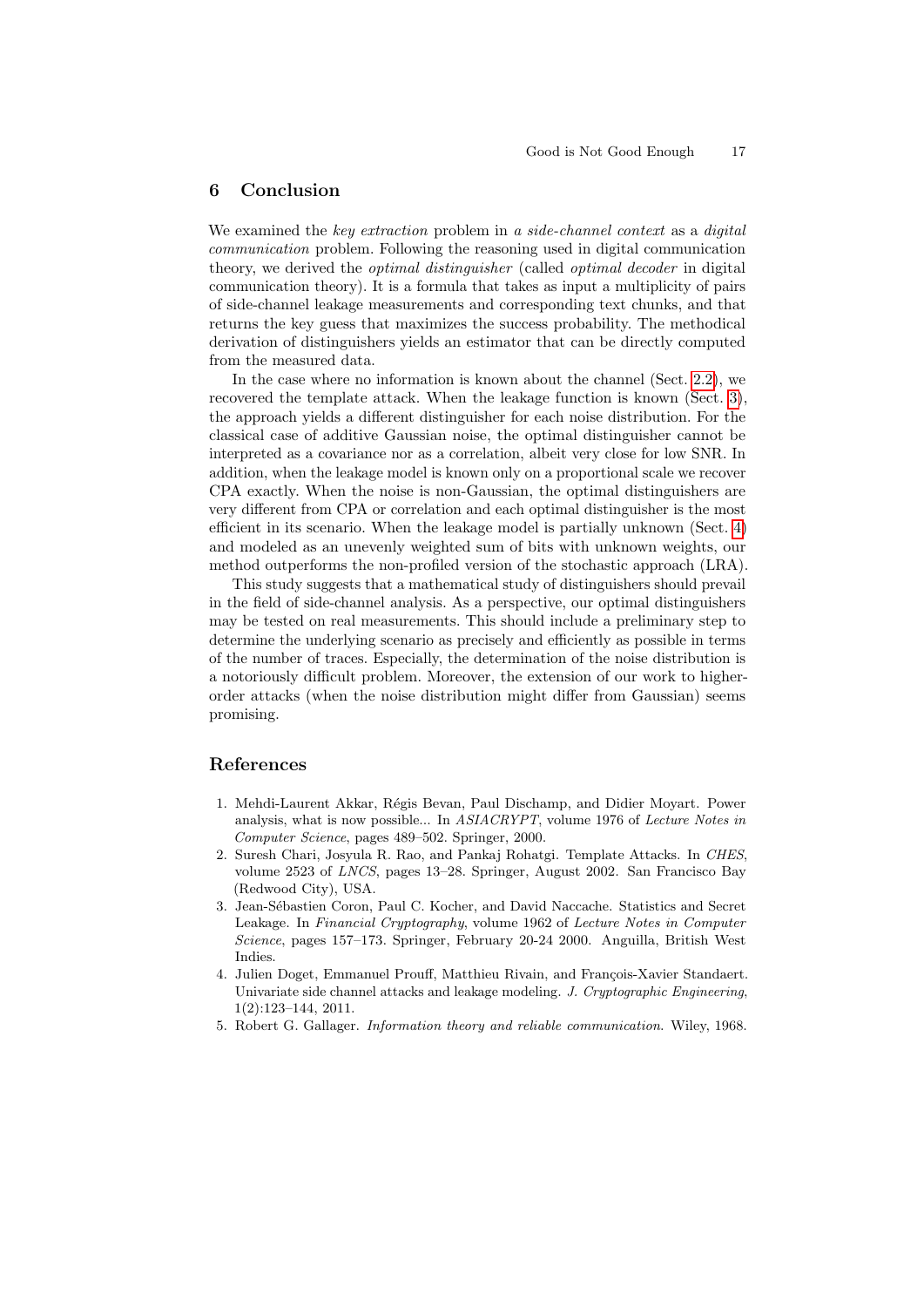- 18 Annelie Heuser, Olivier Rioul, and Sylvain Guilley
- <span id="page-17-10"></span>6. O.J.W.F. Kardaun. Classical Methods of Statistics. Springer, 2005.
- <span id="page-17-14"></span>7. Michael Kasper, Werner Schindler, and Marc Stöttinger. A stochastic method for security evaluation of cryptographic FPGA implementations. In Jinian Bian, Qiang Zhou, Peter Athanas, Yajun Ha, and Kang Zhao, editors, FPT, pages 146–153. IEEE, 2010.
- <span id="page-17-8"></span>8. Paul C. Kocher, Joshua Jaffe, and Benjamin Jun. Differential Power Analysis. In Proceedings of CRYPTO'99, volume 1666 of LNCS, pages 388–397. Springer-Verlag, 1999.
- <span id="page-17-15"></span>9. Victor Lomn´e, Emmanuel Prouff, and Thomas Roche. Behind the scene of side channel attacks. In Kazue Sako and Palash Sarkar, editors, ASIACRYPT, volume 8269 of Lecture Notes in Computer Science, pages 506–525. Springer, 2013.
- <span id="page-17-13"></span>10. Houssem Maghrebi, Olivier Rioul, Sylvain Guilley, and Jean-Luc Danger. Comparison between Side Channel Analysis Distinguishers. In Tat Wing Chim and Tsz Hon Yuen, editors, ICICS, volume 7618 of LNCS, pages 331–340. Springer, October 29-31 2012. Hong Kong.
- <span id="page-17-0"></span>11. Stefan Mangard, Elisabeth Oswald, and François-Xavier Standaert. One for All - All for One: Unifying Standard DPA Attacks. Information Security, IET, 5(2):100–111, 2011.
- <span id="page-17-6"></span>12. Judy H. Moore and Gustavus J. Simmons. Cycle Structures of the DES with Weak and Semi-Weak Keys. In Andrew M. Odlyzko, editor, CRYPTO, volume 263 of Lecture Notes in Computer Science, pages 9–32. Springer, 1986.
- <span id="page-17-7"></span>13. Amir Moradi, Nima Mousavi, Christof Paar, and Mahmoud Salmasizadeh. A Comparative Study of Mutual Information Analysis under a Gaussian Assumption. In WISA (Information Security Applications, 10th International Workshop), volume 5932 of Lecture Notes in Computer Science, pages 193–205. Springer, August 25-27 2009. Busan, Korea.
- <span id="page-17-11"></span>14. Saralees Nadarajah. A generalized normal distribution. Journal of Applied Statistics, 32(7):685–694, 2005.
- <span id="page-17-12"></span>15. Marcel J.M. Pelgrom, Aad C.J. Duinmaijer, and Anton P.G. Welbers. Matching properties of MOS transistors. IEEE Journal of Solid State Circuits, 24(5):1433– 1439, 1989.
- <span id="page-17-2"></span>16. Emmanuel Prouff and Matthieu Rivain. Theoretical and practical aspects of mutual information-based side channel analysis. International Journal of Applied Cryptography (IJACT), 2(2):121–138, 2010.
- <span id="page-17-3"></span>17. Oscar Reparaz, Benedikt Gierlichs, and Ingrid Verbauwhede. A note on the use of margins to compare distinguishers. In COSADE ( to appear), Lecture Notes in Computer Science. Springer, April 14-15 2014. Paris, France.
- <span id="page-17-5"></span>18. Matthieu Rivain. On the Exact Success Rate of Side Channel Analysis in the Gaussian Model. In Selected Areas in Cryptography, volume 5381 of LNCS, pages 165–183. Springer, August 14-15 2008. Sackville, New Brunswick, Canada.
- <span id="page-17-9"></span>19. Werner Schindler, Kerstin Lemke, and Christof Paar. A Stochastic Model for Differential Side Channel Cryptanalysis. In LNCS, editor, CHES, volume 3659 of LNCS, pages 30–46. Springer, Sept 2005. Edinburgh, Scotland, UK.
- <span id="page-17-1"></span>20. Youssef Souissi, Nicolas Debande, Sami Mekki, Sylvain Guilley, Ali Maalaoui, and Jean-Luc Danger. On the Optimality of Correlation Power Attack on Embedded Cryptographic Systems. In Ioannis G. Askoxylakis, Henrich Christopher Pöhls, and Joachim Posegga, editors, WISTP, volume 7322 of Lecture Notes in Computer Science, pages 169–178. Springer, June 20-22 2012.
- <span id="page-17-4"></span>21. François-Xavier Standaert, François Koeune, and Werner Schindler. How to Compare Profiled Side-Channel Attacks? In Springer, editor, ACNS, volume 5536 of LNCS, pages 485–498, June 2-5 2009. Paris-Rocquencourt, France.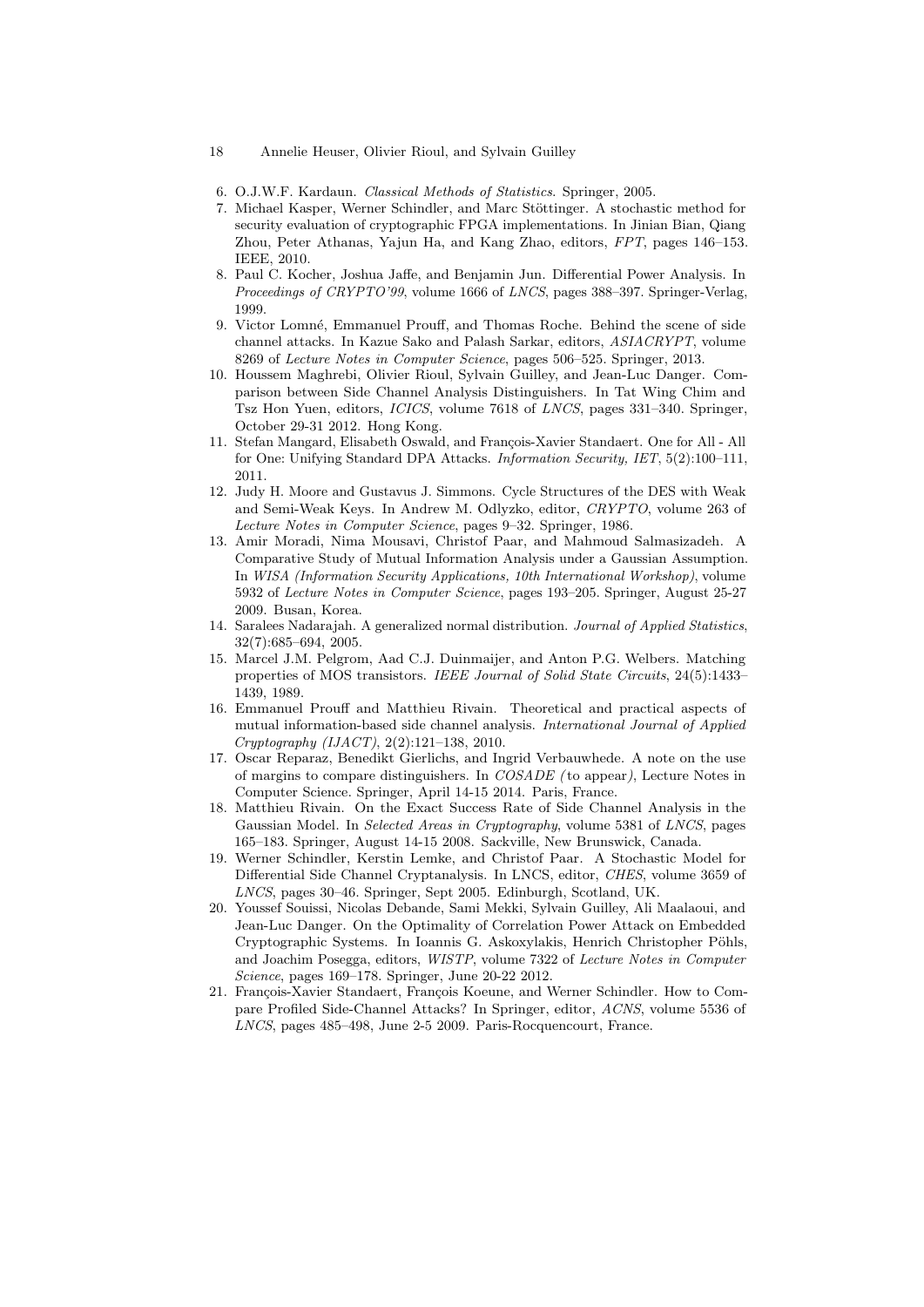- <span id="page-18-3"></span>22. François-Xavier Standaert, Tal Malkin, and Moti Yung. A Unified Framework for the Analysis of Side-Channel Key Recovery Attacks. In EUROCRYPT, volume 5479 of LNCS, pages 443–461. Springer, April 26-30 2009. Cologne, Germany.
- <span id="page-18-1"></span>23. Andrew J. Viterbi and Jim K. Omura. Principles of digital communication and coding. McGraw-Hill series in electrical engineering, 2007.
- <span id="page-18-0"></span>24. Carolyn Whitnall and Elisabeth Oswald. A Fair Evaluation Framework for Comparing Side-Channel Distinguishers. J. Cryptographic Engineering, 1(2):145–160, 2011.
- <span id="page-18-2"></span>25. Carolyn Whitnall, Elisabeth Oswald, and François-Xavier Standaert. The Myth of Generic DPA...and the Magic of Learning. In Josh Benaloh, editor, CT-RSA, volume 8366 of Lecture Notes in Computer Science, pages 183–205. Springer, 2014.

# <span id="page-18-4"></span>A Optimal Mono-Bit Distinguisher for Known model and Gaussian Noise

In the mono-bit case, every  $Y_i(k)$   $(0 \leq i \leq m)$  takes only two different values. W.l.o.g., let us assume  $Y_i(k) = \pm 1$ . Then,  $||\mathbf{y}(k)||_2^2 = m$  and is thus independent on the key. Thus,

$$
\mathcal{D}_{opt(1 \text{ bit})}^{M,G}(\mathbf{x}, \mathbf{t}) = \arg \max_{k} \ \sum_{i|y_i(k)=1} x_i - \sum_{i|y_i(k)=-1} x_i. \tag{36}
$$

Surprisingly, this distinguisher is not any variant of DoM presented in the seminal paper [\[8\]](#page-17-8) by Kocher, Jaffe and Jun  $(\mathcal{D}_{KJJ}^{M,G})$  nor in the alleged t-test improvement [\[3\]](#page-16-4) by Coron, Kocher and Naccache ( $\mathcal{D}_{\text{CKN}}^{M,G}$ ). In particular,

<span id="page-18-5"></span>
$$
\mathcal{D}_{\text{KJJ}}^{M,G}(\mathbf{x}, \mathbf{t}) = \arg \max_{k} \overline{\mathbf{x}_{+1}} - \overline{\mathbf{x}_{-1}},
$$
\n(37)

$$
\mathcal{D}_{\text{CKN}}^{M,G}(\mathbf{x}, \mathbf{t}) = \arg \max_{k} \left( \overline{\mathbf{x}_{+1}} - \overline{\mathbf{x}_{-1}} \right) / \sqrt{\frac{\sigma_{\mathbf{x}_{+1}}^2}{n_{+1}} + \frac{\sigma_{\mathbf{x}_{-1}}^2}{n_{-1}}},\tag{38}
$$

where  $n_{\pm 1} = \sum_{i|y_i(k)=\pm 1} 1$ ,  $\sigma_{\mathbf{x}_{\pm 1}}^2 = \frac{1}{n_{\pm 1}-1} \sum_{i|y_i(k)=\pm 1} (x_i - \overline{\mathbf{x}_{\pm 1}})^2$  and  $\overline{\mathbf{x}_{\pm 1}} =$  $\frac{1}{n_{\pm 1}}\sum_{i|y_i(k)=\pm 1}x_i$ . However, when m is large, the two distinguishers  $\mathcal{D}_{opt(1)}^{M, G}$  $opt(1 \text{ bit})$ and  $\mathcal{D}_{\text{KJJ}}^{M,G}$  become equivalent, as  $n_{\pm 1} \approx m/2$  (independently of k, using an argument similar to that of Footnote [6\)](#page-6-1). But even in this case,  $\mathcal{D}_{\text{CKN}}^{M,G}$  is nonequivalent with them. We notice that the normalization  $\mathcal{D}_{\text{CKN}}^{M,G}$  is useful when there are many samples, since it normalizes the difference between  $Y(k) = -1$ and  $Y(k) = +1$  (hence avoid ghost peaks), but this consideration is out of the scope of this paper.

The success rate of all three attacks for  $\sigma = 1$  is displayed in Fig. [7](#page-19-1) showing that the optimal distinguishing rule (Eq. [\(36\)](#page-18-5)) is the most efficient to reach a empirical success rate  $\hat{\mathbb{P}}_s = 90\%$ . For  $\sigma > 1$  all 3 distinguishers were found almost equivalent, which is reasonable. Those results highlight that *intuitive* distinguishers (such as  $\mathcal{D}_{KJJ}^{M,G}$ , that aims at showing a difference of leakage) or *classic* (such as  $\mathcal{D}_{CKN}^{M,G}$ , based on the well-established t-test) distinguishers are not necessarily the best.